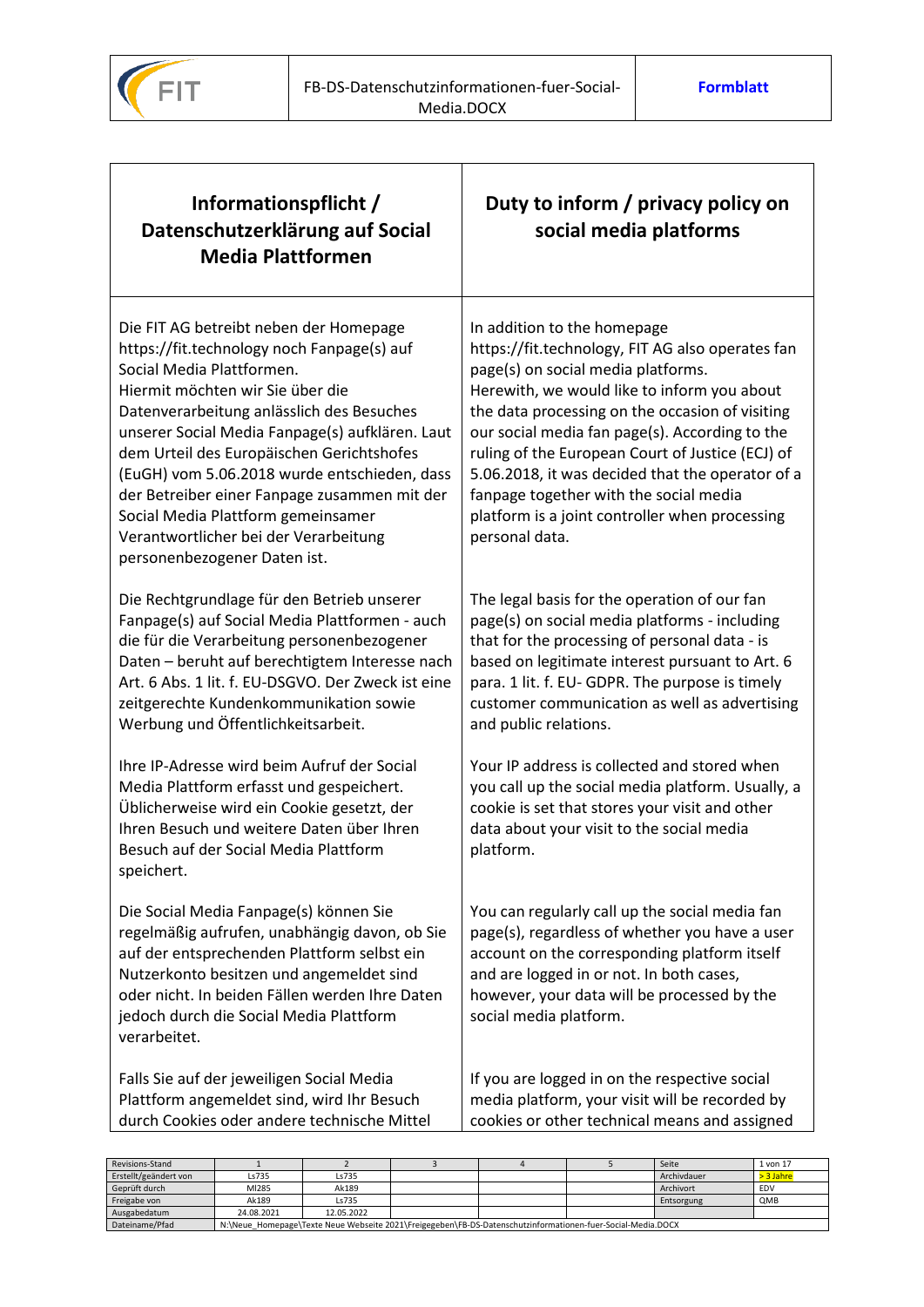

| erfasst und Ihrem Nutzerkonto zugeordnet. Der                                      | to your user account. The social media platform    |
|------------------------------------------------------------------------------------|----------------------------------------------------|
| Social Media Plattform wird somit die                                              | is thus given the opportunity to analyze user      |
| Möglichkeit gegeben Nutzerverhalten zu                                             | behavior. Under certain circumstances, a user      |
| analysieren. Es wird unter Umständen ein                                           | profile is generated with your interests, which    |
| Nutzerprofil mit Ihren Interessen generiert,                                       | can be used to display interest-based              |
| welche interessenbezogene Werbung innerhalb                                        | advertising within and outside the social media    |
| und außerhalb der Social Media Plattform                                           | platform. This can even happen across devices.     |
| einzublenden vermag. Dies kann sogar                                               | Furthermore, your data may be used for market      |
| geräteübergreifend geschehen. Ferner können                                        | research and advertising. Furthermore, your        |
| Ihre Daten für Marktforschung und Werbung                                          | user profile and content can be recognized. For    |
| verwendet werden. Des Weiteren kann Ihr                                            | details, please refer to the following data        |
| Nutzerprofil und Ihre Inhalte erkannt werden.                                      | protection declarations and information            |
| Für die Einzelheiten verweisen wir auf die                                         | obligations of the social media platform(s) used.  |
| nachfolgenden Datenschutzerklärungen sowie                                         |                                                    |
| Informationspflichten der verwendeten Social                                       |                                                    |
| Media Plattform(en).                                                               |                                                    |
|                                                                                    | FIT AG presents itself on the following social     |
| Die FIT AG präsentiert sich auf den                                                |                                                    |
| nachfolgenden Social Media Plattformen.<br>Hierbei ist gemeinsam Verantwortlicher: | media platforms.                                   |
|                                                                                    | Here, the jointly responsible party is:            |
| <b>FIT AG</b>                                                                      | <b>FIT AG</b>                                      |
| Am Grohberg 1                                                                      | Am Grohberg 1                                      |
| 92331 Lupburg                                                                      | 92331 Lupburg                                      |
| Deutschland                                                                        | Germany                                            |
| Tel.: +49 (0) 9492 9429 0                                                          | Phone: +49 (0) 9492 9429 0                         |
| Fax: +49 (0) 9492 9429 11                                                          | Fax: +49 (0) 9492 9429 11                          |
| E-Mail: info@pro-fit.de                                                            | Email: info@pro-fit.de                             |
| Vorstand & Aufsichtsrat FIT AG:                                                    | Board of Directors & Supervisory Board FIT AG:     |
| Carl Fruth (Vorstandsvorsitzender), Albert Klein                                   | Carl Fruth (Chief Executive Officer), Albert Klein |
| (Finanzvorstand)                                                                   | (Chief Financial Officer)                          |
| Patricia Fruth (Vorsitzende des Aufsichtsrates)                                    | Patricia Fruth (Chairwoman of the Supervisory      |
|                                                                                    | Board)                                             |
| Sitz der Gesellschaft: Lupburg                                                     | Registered office of the company: Lupburg          |
| Registergericht: Amtsgericht Nürnberg                                              | Register court: Local court Nuremberg              |
| Registernummer: HRB 31069                                                          | Register number: HRB 31069                         |
| UST-IDNR.: DE173159995                                                             | TAX IDENTIFICATION NUMBER: DE173159995             |
|                                                                                    |                                                    |
| <b>Facebook</b>                                                                    | <b>Facebook</b>                                    |
|                                                                                    |                                                    |
| Meta Platforms Ireland Ltd.                                                        | Meta Platforms Ireland Ltd.                        |
| 4 Grand Canal Square                                                               | 4 Grand Canal Square                               |
| <b>Grand Canal Harbour</b>                                                         | <b>Grand Canal Harbour</b>                         |
| Dublin 2                                                                           | Dublin 2                                           |
|                                                                                    |                                                    |

| Revisions-Stand       |                                                                                                             |            |  |  |  | Seite       | 2 von 17  |
|-----------------------|-------------------------------------------------------------------------------------------------------------|------------|--|--|--|-------------|-----------|
| Erstellt/geändert von | Ls735                                                                                                       | Ls735      |  |  |  | Archivdauer | > 3 Jahre |
| Geprüft durch         | MI285                                                                                                       | Ak189      |  |  |  | Archivort   | EDV       |
| Freigabe von          | Ak189                                                                                                       | Ls735      |  |  |  | Entsorgung  | QMB       |
| Ausgabedatum          | 24.08.2021                                                                                                  | 12.05.2022 |  |  |  |             |           |
| Dateiname/Pfad        | N:\Neue Homepage\Texte Neue Webseite 2021\Freigegeben\FB-DS-Datenschutzinformationen-fuer-Social-Media.DOCX |            |  |  |  |             |           |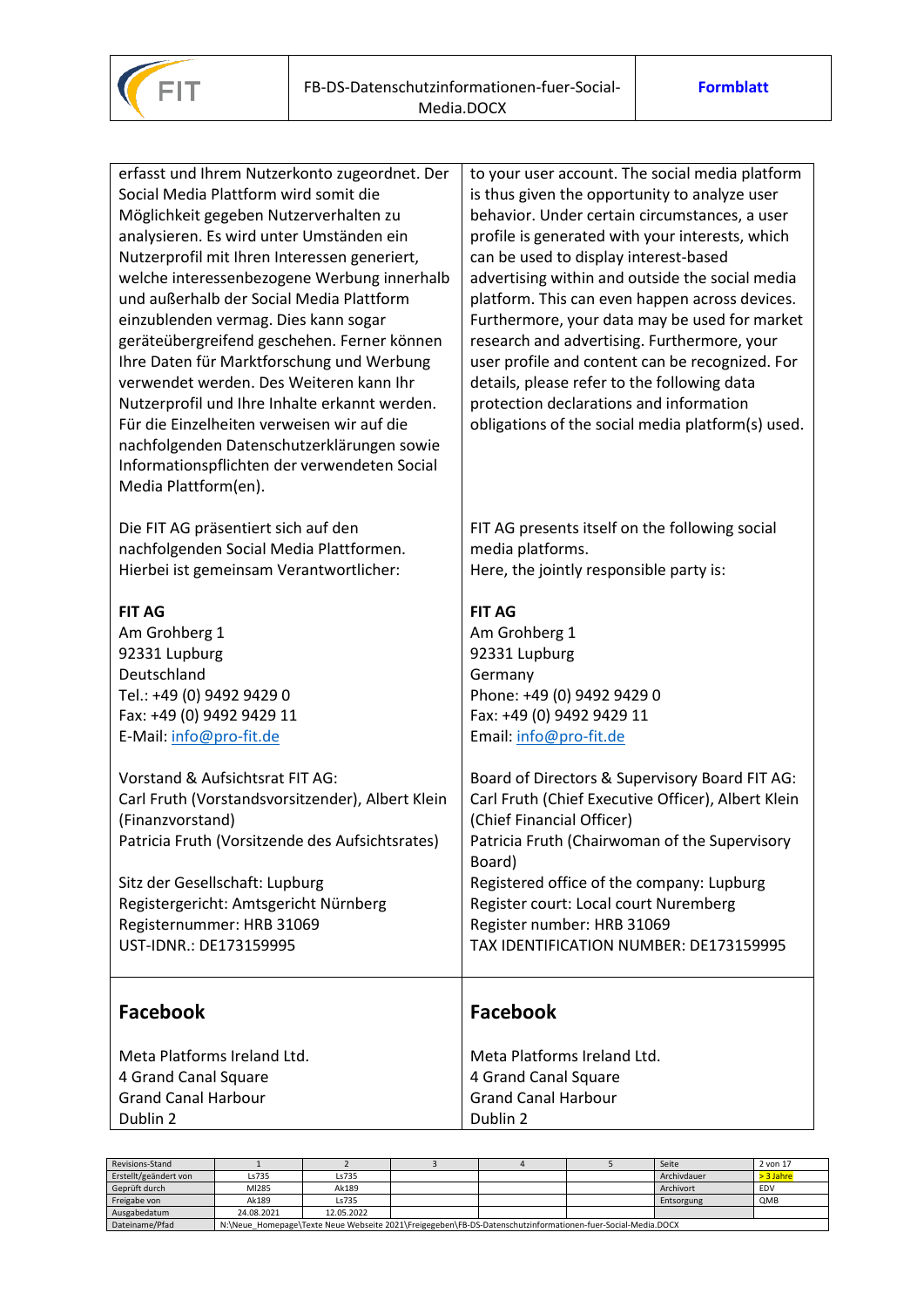

| Irland                                                                                                                                                                                                                                                                                                                                                                                                                                                                                                                                    | Ireland                                                                                                                                                                                                                                                                                                                                                                                                                 |
|-------------------------------------------------------------------------------------------------------------------------------------------------------------------------------------------------------------------------------------------------------------------------------------------------------------------------------------------------------------------------------------------------------------------------------------------------------------------------------------------------------------------------------------------|-------------------------------------------------------------------------------------------------------------------------------------------------------------------------------------------------------------------------------------------------------------------------------------------------------------------------------------------------------------------------------------------------------------------------|
|                                                                                                                                                                                                                                                                                                                                                                                                                                                                                                                                           |                                                                                                                                                                                                                                                                                                                                                                                                                         |
| Frau Gisela Pöllinger                                                                                                                                                                                                                                                                                                                                                                                                                                                                                                                     | Mrs. Gisela Pöllinger                                                                                                                                                                                                                                                                                                                                                                                                   |
| Datenschutz Pöllinger GmbH                                                                                                                                                                                                                                                                                                                                                                                                                                                                                                                | Datenschutz Pöllinger GmbH                                                                                                                                                                                                                                                                                                                                                                                              |
| Dresdner Str. 38                                                                                                                                                                                                                                                                                                                                                                                                                                                                                                                          | Dresdner Str. 38                                                                                                                                                                                                                                                                                                                                                                                                        |
| 92318 Neumarkt                                                                                                                                                                                                                                                                                                                                                                                                                                                                                                                            | 92318 Neumarkt                                                                                                                                                                                                                                                                                                                                                                                                          |
| Deutschland                                                                                                                                                                                                                                                                                                                                                                                                                                                                                                                               | Germany                                                                                                                                                                                                                                                                                                                                                                                                                 |
| Tel.: +49 (0) 9181 27 05 77 0                                                                                                                                                                                                                                                                                                                                                                                                                                                                                                             | Phone: +49 (0) 9181 27 05 77 0                                                                                                                                                                                                                                                                                                                                                                                          |
| E-Mail: datenschutz@datenschutz-poellinger.de                                                                                                                                                                                                                                                                                                                                                                                                                                                                                             | Email: datenschutz@datenschutz-poellinger.de                                                                                                                                                                                                                                                                                                                                                                            |
|                                                                                                                                                                                                                                                                                                                                                                                                                                                                                                                                           |                                                                                                                                                                                                                                                                                                                                                                                                                         |
|                                                                                                                                                                                                                                                                                                                                                                                                                                                                                                                                           |                                                                                                                                                                                                                                                                                                                                                                                                                         |
| Informationen über die Facebook-                                                                                                                                                                                                                                                                                                                                                                                                                                                                                                          | <b>Information about the Facebook</b>                                                                                                                                                                                                                                                                                                                                                                                   |
| <b>Seite</b>                                                                                                                                                                                                                                                                                                                                                                                                                                                                                                                              | page                                                                                                                                                                                                                                                                                                                                                                                                                    |
|                                                                                                                                                                                                                                                                                                                                                                                                                                                                                                                                           |                                                                                                                                                                                                                                                                                                                                                                                                                         |
| Wenn Sie unsere Facebook-Seite besuchen                                                                                                                                                                                                                                                                                                                                                                                                                                                                                                   | When you visit our Facebook page, your data is                                                                                                                                                                                                                                                                                                                                                                          |
| werden Ihre Daten in die USA weiter gegeben.                                                                                                                                                                                                                                                                                                                                                                                                                                                                                              | transferred to the USA.                                                                                                                                                                                                                                                                                                                                                                                                 |
| Die Meta Platforms Inc. ist der amerikanische                                                                                                                                                                                                                                                                                                                                                                                                                                                                                             | Meta Platforms Inc., is the American parent                                                                                                                                                                                                                                                                                                                                                                             |
| Mutterkonzern der Meta Platforms Ireland Ltd.                                                                                                                                                                                                                                                                                                                                                                                                                                                                                             | company of Meta Platforms Ireland Ltd.                                                                                                                                                                                                                                                                                                                                                                                  |
|                                                                                                                                                                                                                                                                                                                                                                                                                                                                                                                                           | Meta acknowledges its primary responsibility in                                                                                                                                                                                                                                                                                                                                                                         |
| Meta erkennt in einer mit uns abgeschlossenen                                                                                                                                                                                                                                                                                                                                                                                                                                                                                             | an agreement                                                                                                                                                                                                                                                                                                                                                                                                            |
| Vereinbarung                                                                                                                                                                                                                                                                                                                                                                                                                                                                                                                              | https://www.facebook.com/legal/terms/page                                                                                                                                                                                                                                                                                                                                                                               |
| https://www.facebook.com/legal/terms/page                                                                                                                                                                                                                                                                                                                                                                                                                                                                                                 | controller addendum concluded with us on our                                                                                                                                                                                                                                                                                                                                                                            |
| controller addendum über unsere gemeinsame                                                                                                                                                                                                                                                                                                                                                                                                                                                                                                | joint responsibility for the processing of data                                                                                                                                                                                                                                                                                                                                                                         |
| Verantwortung für die Verarbeitung der Daten                                                                                                                                                                                                                                                                                                                                                                                                                                                                                              | and, in particular, guarantees that you can                                                                                                                                                                                                                                                                                                                                                                             |
| seine primäre Verantwortung an und steht                                                                                                                                                                                                                                                                                                                                                                                                                                                                                                  | exercise your rights of access, etc. as described                                                                                                                                                                                                                                                                                                                                                                       |
|                                                                                                                                                                                                                                                                                                                                                                                                                                                                                                                                           |                                                                                                                                                                                                                                                                                                                                                                                                                         |
|                                                                                                                                                                                                                                                                                                                                                                                                                                                                                                                                           |                                                                                                                                                                                                                                                                                                                                                                                                                         |
|                                                                                                                                                                                                                                                                                                                                                                                                                                                                                                                                           |                                                                                                                                                                                                                                                                                                                                                                                                                         |
|                                                                                                                                                                                                                                                                                                                                                                                                                                                                                                                                           |                                                                                                                                                                                                                                                                                                                                                                                                                         |
|                                                                                                                                                                                                                                                                                                                                                                                                                                                                                                                                           |                                                                                                                                                                                                                                                                                                                                                                                                                         |
|                                                                                                                                                                                                                                                                                                                                                                                                                                                                                                                                           |                                                                                                                                                                                                                                                                                                                                                                                                                         |
|                                                                                                                                                                                                                                                                                                                                                                                                                                                                                                                                           |                                                                                                                                                                                                                                                                                                                                                                                                                         |
|                                                                                                                                                                                                                                                                                                                                                                                                                                                                                                                                           |                                                                                                                                                                                                                                                                                                                                                                                                                         |
|                                                                                                                                                                                                                                                                                                                                                                                                                                                                                                                                           |                                                                                                                                                                                                                                                                                                                                                                                                                         |
|                                                                                                                                                                                                                                                                                                                                                                                                                                                                                                                                           |                                                                                                                                                                                                                                                                                                                                                                                                                         |
|                                                                                                                                                                                                                                                                                                                                                                                                                                                                                                                                           | Facebook:                                                                                                                                                                                                                                                                                                                                                                                                               |
| Facebook erhoben:                                                                                                                                                                                                                                                                                                                                                                                                                                                                                                                         |                                                                                                                                                                                                                                                                                                                                                                                                                         |
|                                                                                                                                                                                                                                                                                                                                                                                                                                                                                                                                           |                                                                                                                                                                                                                                                                                                                                                                                                                         |
|                                                                                                                                                                                                                                                                                                                                                                                                                                                                                                                                           |                                                                                                                                                                                                                                                                                                                                                                                                                         |
|                                                                                                                                                                                                                                                                                                                                                                                                                                                                                                                                           | • Creation and evaluation of user profiles                                                                                                                                                                                                                                                                                                                                                                              |
|                                                                                                                                                                                                                                                                                                                                                                                                                                                                                                                                           |                                                                                                                                                                                                                                                                                                                                                                                                                         |
| • Marktforschung und Marketinganalysen                                                                                                                                                                                                                                                                                                                                                                                                                                                                                                    |                                                                                                                                                                                                                                                                                                                                                                                                                         |
| insbesondere dafür ein, dass Sie Ihre Rechte auf<br>Auskunft, etc. wie im allgemeinen Teil<br>geschildert, wahrnehmen können.<br>Als Betreiber der Facebook-Seite haben wir ein<br>Interesse an der Erhebung und der<br>Verarbeitung von individuellen<br>personenbezogenen Daten unserer Besucher.<br>Wir erheben hier Daten zur Marktanalyse oder<br>Marketingzwecken.<br>Folgenden Daten werden als Nutzer von<br>• Werbung (Analyse-Tools, Tracking und<br>personalisierte Werbung)<br>• Erstellung und Auswertung von Nutzerprofilen | in the general section.<br>As the operator of the Facebook page, we have<br>an interest in the collection and processing of<br>individual personal data of our visitors. We<br>collect data here for market analysis or<br>marketing purposes.<br>The following data is collected as a user of<br>• Advertising (analysis tools, tracking and<br>personalized advertising).<br>• Market research and marketing analyses |

| Revisions-Stand       |                                                                                                             |            |  |  |  | Seite       | 3 von 17  |
|-----------------------|-------------------------------------------------------------------------------------------------------------|------------|--|--|--|-------------|-----------|
| Erstellt/geändert von | Ls735                                                                                                       | Ls735      |  |  |  | Archivdauer | > 3 Jahre |
| Geprüft durch         | MI285                                                                                                       | Ak189      |  |  |  | Archivort   | EDV       |
| Freigabe von          | Ak189                                                                                                       | Ls735      |  |  |  | Entsorgung  | QMB       |
| Ausgabedatum          | 24.08.2021                                                                                                  | 12.05.2022 |  |  |  |             |           |
| Dateiname/Pfad        | N:\Neue Homepage\Texte Neue Webseite 2021\Freigegeben\FB-DS-Datenschutzinformationen-fuer-Social-Media.DOCX |            |  |  |  |             |           |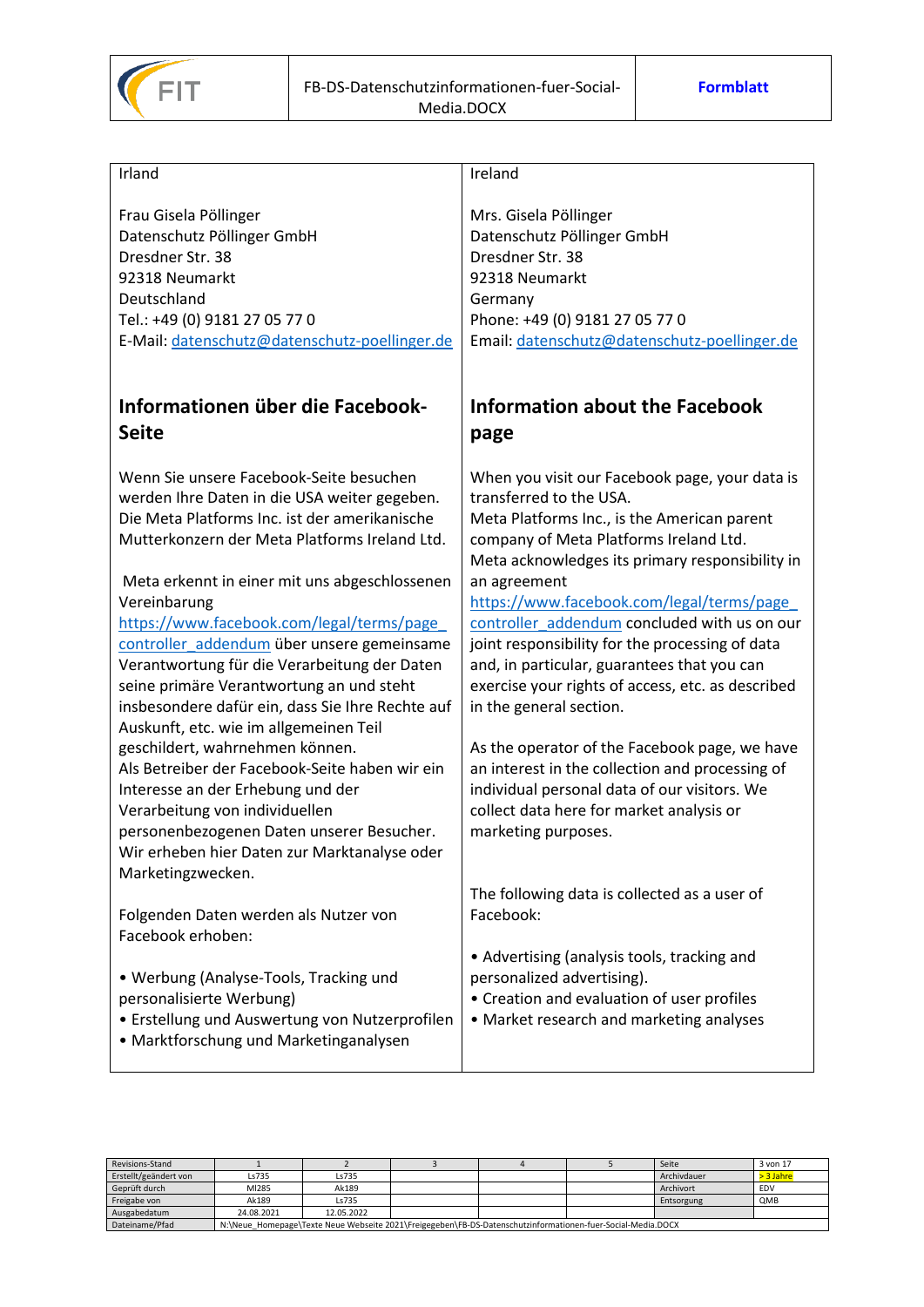

### **Cookies durch Facebook**

Wenn Sie die Facebook‐Seite besuchen speichert Meta möglicherweise Informationen auf Ihrem Computer in Form von Cookies. Cookies sind kleine Dateien die von einem Internetserver an Ihren Browser übertragen und auf dessen Festplatte gespeichert werden. Lediglich die Internet Protokoll Adresse wird hierbei gespeichert – keine personenbezogenen Daten. Diese Information die in den Cookies gespeichert wird erlaubt es, Sie bei dem nächsten Besuch auf unserer Internetseite automatisch wiederzuerkennen, wodurch Ihnen die Nutzung erleichtert wird. Rechtsgrundlage für den Einsatz von Cookies ist das berechtigte Interesse gemäß Art. 6 Abs. 1 lit. f DSGVO.

Natürlich können Sie die Facebook‐Seite auch besuchen ohne Cookies zu akzeptieren. Wenn Sie nicht möchten, dass Ihr Computer beim nächsten Besuch wiedererkannt wird können Sie die Verwendung von Cookies auch ablehnen indem Sie die Einstellungen in Ihrem Browser auf "Cookies ablehnen" ändern. Die jeweilige Vorgehensweise finden Sie in der Bedienungsanleitung Ihres jeweiligen Browsers. Wenn Sie die Verwendung von Cookies ablehnen, kann es jedoch zu Einschränkungen in der Nutzung mancher Bereiche unserer Internetseiten kommen. Die Datenschutzerklärung von Meta enthält weitere Informationen zur Datenverarbeitung: <https://www.facebook.com/about/privacy/>

Widerspruchsmöglichkeiten (sog. Opt‐Out) können hier gesetzt werden: <https://www.facebook.com/settings?tab=ads>

# **Cookies by Facebook**

When you visit the Facebook site, Meta may store information on your computer in the form of cookies. Cookies are small files that are transferred from an Internet server to your browser and stored on its hard drive. Only the Internet Protocol address is stored - no personal data. This information, which is stored in the cookies, allows us to automatically recognize you the next time you visit our website, making it easier for you to use. The legal basis for the use of cookies is the legitimate interest pursuant to Art. 6 (1) lit. f GDPR.

Of course, you can also visit the Facebook page without accepting cookies. If you do not want your computer to be recognized on your next visit, you can also refuse the use of cookies by changing the settings in your browser to "refuse cookies". The respective procedure can be found in the operating instructions of your respective browser. However, if you reject the use of cookies, you may experience restrictions in the use of some areas of our websites. Meta's privacy policy contains further information on data processing: <https://www.facebook.com/about/privacy/>

Objection options (so-called opt-out) can be set here:

<https://www.facebook.com/settings?tab=ads>

| Revisions-Stand       |                                                                                                             |            |  |  |  | Seite       | 4 von 17 |
|-----------------------|-------------------------------------------------------------------------------------------------------------|------------|--|--|--|-------------|----------|
| Erstellt/geändert von | Ls735                                                                                                       | Ls735      |  |  |  | Archivdauer | 3 Jahre  |
| Geprüft durch         | MI285                                                                                                       | Ak189      |  |  |  | Archivort   | EDV      |
| Freigabe von          | Ak189                                                                                                       | Ls735      |  |  |  | Entsorgung  | QMB      |
| Ausgabedatum          | 24.08.2021                                                                                                  | 12.05.2022 |  |  |  |             |          |
| Dateiname/Pfad        | N:\Neue Homepage\Texte Neue Webseite 2021\Freigegeben\FB-DS-Datenschutzinformationen-fuer-Social-Media.DOCX |            |  |  |  |             |          |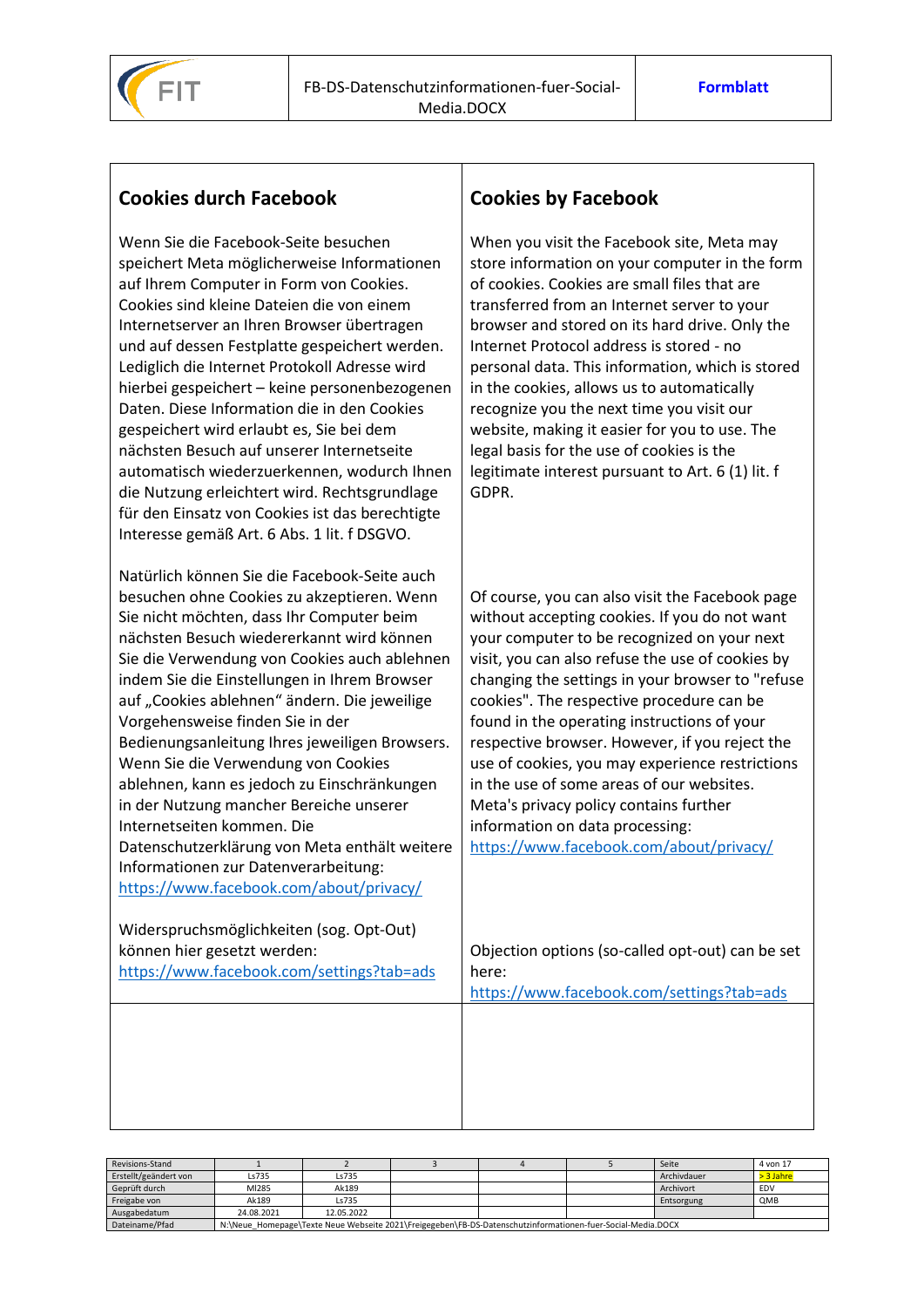

## **Statistische Datenerhebung durch Meta**

Meta stellt uns mittels Facebook Insights statistische Daten. Diese Anwendung kann helfen, weiterführende Informationen zu Demografie, Standort oder Konsumverhalten potenzieller Kundschaft zu entdecken. Mit Facebook Insights wird untersucht, wen man mit der eigenen Werbebotschaft erreicht hat. Die entsprechenden Daten kann man sich dann entweder für alle Facebook‐Nutzer oder für die Fans einer Seite sowie für eine festgelegte Custom Audience anzeigen lassen. Die Insights geben dann genauere Infos zu:

- Demografische Angaben: Alter, Geschlecht, Beziehungsstatus etc.
- Gefällt mir: Angaben von Fans für andere Facebook Seiten
- Standort und Spracheinstellung der Nutzer
- Telefonnummer
- Aktivität der ausgewählten Nutzer
- Anteil Frauen und Männer
- Berufe
- Routenplaner

Laut Meta sind sämtliche Daten, die in den Insights einsehbar sind, für Werbetreibende aggregiert und anonym. Es können folglich keine Rückschlüsse auf einzelne Personen gezogen werden. Wir benutzen diese in aggregierter Form, um die Beiträge und Aktivitäten auf unserer Seite für jeden Nutzer individuell attraktiver gestalten zu können. Ich/wir nutzen z.B. die Verteilung nach Alter und Geschlecht für eine angepasste Kommunikation und die priorisierten Besuchszeiten der Nutzer, um eine zeitlich optimierte Planung der Beiträge dieser Facebook‐Seite zu gewährleisten. Informationen über die Art der verwendeten Endgeräte von Besuchern helfen uns dabei, die Beiträge optisch‐gestalterisch daran anzupassen. Entsprechend der Facebook‐ Nutzungsbedingungen, denen jeder Benutzer

#### **Statistical data collection by Meta**

Meta provides us with statistical data through Facebook Insights. This application can help discover more in-depth information about demographics, location, or consumer behavior of potential customers. Facebook Insights examines who you have reached with your own advertising message. The corresponding data can then be displayed either for all Facebook users or for the fans of a page as well as for a defined custom audience. The Insights then provide more detailed info on:

- Demographics: Age, gender, relationship status, etc.
- Likes: information provided by fans for other Facebook pages
- Location and language settings of users
- Phone number
- Activity of the selected users
- Proportion of women and men
- Professions
- Route planner

According to Meta, all data that can be viewed in Insights is aggregated and anonymous for advertisers. Consequently, no conclusions can be drawn about individual persons. We use this in aggregated form to be able to make the posts and activities on our site more attractive for each user individually. I/we use, for example, the distribution by age and gender for adapted communication and the prioritized visiting times of the users to ensure a time-optimized planning of the posts on this Facebook page. Information about the type of end devices used by visitors helps us to adapt the visual design of the posts accordingly. In accordance with the Facebook Terms of Use, which each user has agreed to as part of creating a Facebook profile, we can identify subscribers and fans of the page and view their profiles and other shared information from them.

| Revisions-Stand       |                                                                                                             |            |  |  |  | Seite       | 5 von 17  |
|-----------------------|-------------------------------------------------------------------------------------------------------------|------------|--|--|--|-------------|-----------|
| Erstellt/geändert von | Ls735                                                                                                       | Ls735      |  |  |  | Archivdauer | > 3 Jahre |
| Geprüft durch         | MI285                                                                                                       | Ak189      |  |  |  | Archivort   | EDV       |
| Freigabe von          | Ak189                                                                                                       | Ls735      |  |  |  | Entsorgung  | QMB       |
| Ausgabedatum          | 24.08.2021                                                                                                  | 12.05.2022 |  |  |  |             |           |
| Dateiname/Pfad        | N:\Neue Homepage\Texte Neue Webseite 2021\Freigegeben\FB-DS-Datenschutzinformationen-fuer-Social-Media.DOCX |            |  |  |  |             |           |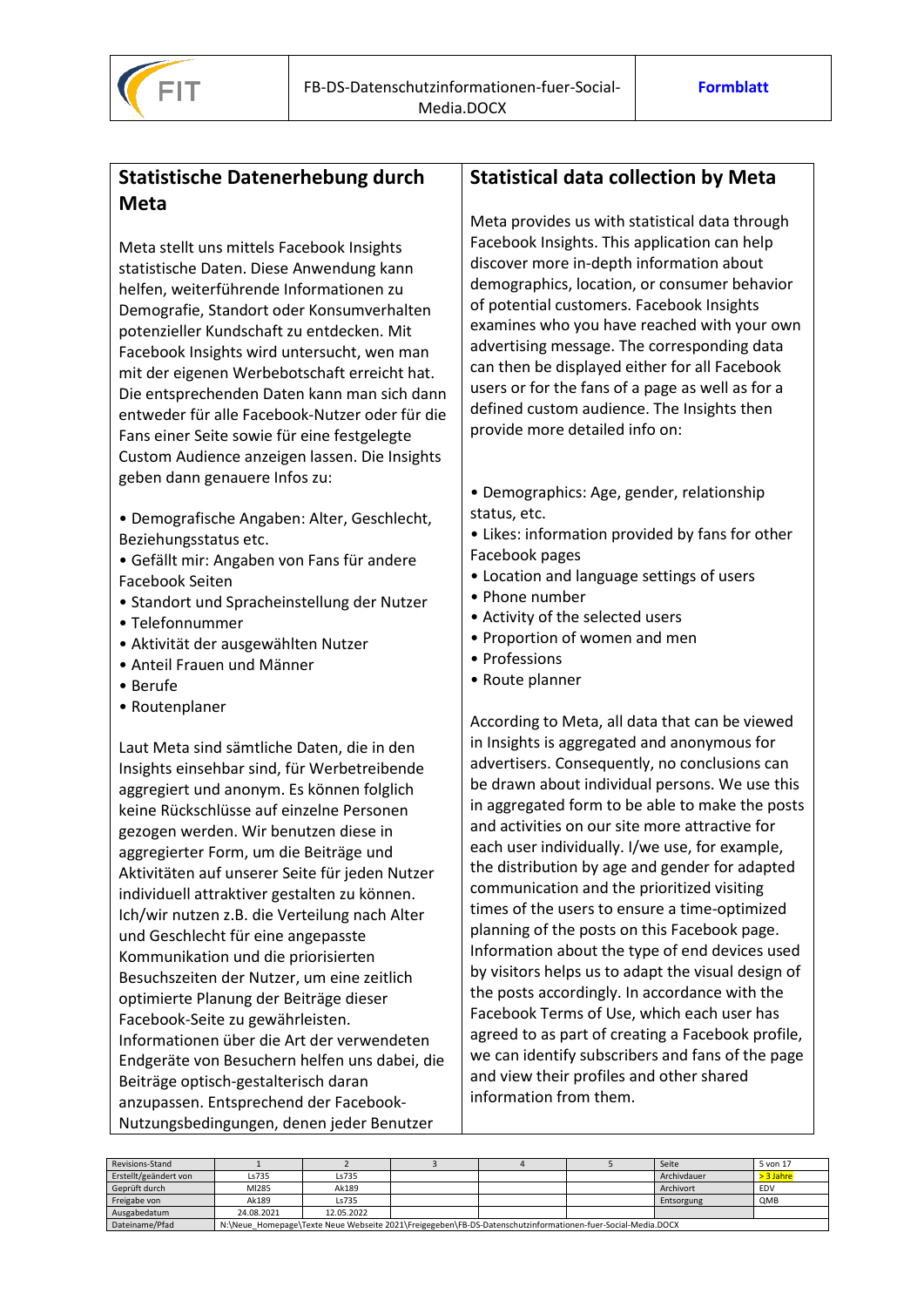

| im Rahmen der Erstellung eines Facebook-<br>Profils zugestimmt hat, können wir die<br>Abonnenten und Fans der Seite identifizieren<br>und deren Profile sowie weitere geteilte<br>Informationen von ihnen einsehen.<br>Sie können die Verarbeitung Ihrer Daten auf<br>Facebook in verschiedenen Hinsichten stark<br>beeinflussen, wenn Sie angemeldet sind.<br>Ihre "Chronik", also was von Ihnen und Ihrer<br>Seite sichtbar ist, können Sie hier einstellen:<br>https://www.facebook.com/settings/?tab=time<br>line&privacy source=timeline gear menu<br>Weiter können Sie Ihre Werbeeinstellungen<br>hier einstellen:<br>https://www.facebook.com/ads/preferences/?<br>entry product=ad settings screen | You can strongly influence the processing of<br>your data on Facebook in various respects when<br>you are logged in.<br>Your "chronicle", that is, what is visible of you<br>and your page, you can set here:<br>https://www.facebook.com/settings/?tab=time<br>line&privacy_source=timeline_gear_menu<br>Further, you can set your advertising<br>preferences here:<br>https://www.facebook.com/ads/preferences/?<br>entry_product=ad_settings_screen |
|------------------------------------------------------------------------------------------------------------------------------------------------------------------------------------------------------------------------------------------------------------------------------------------------------------------------------------------------------------------------------------------------------------------------------------------------------------------------------------------------------------------------------------------------------------------------------------------------------------------------------------------------------------------------------------------------------------|--------------------------------------------------------------------------------------------------------------------------------------------------------------------------------------------------------------------------------------------------------------------------------------------------------------------------------------------------------------------------------------------------------------------------------------------------------|
| Instagram                                                                                                                                                                                                                                                                                                                                                                                                                                                                                                                                                                                                                                                                                                  | Instagram                                                                                                                                                                                                                                                                                                                                                                                                                                              |
| Meta Platforms Ireland Ltd.                                                                                                                                                                                                                                                                                                                                                                                                                                                                                                                                                                                                                                                                                | Meta Platforms Ireland Ltd.                                                                                                                                                                                                                                                                                                                                                                                                                            |
| 4 Grand Canal Square                                                                                                                                                                                                                                                                                                                                                                                                                                                                                                                                                                                                                                                                                       | 4 Grand Canal Square                                                                                                                                                                                                                                                                                                                                                                                                                                   |
| <b>Grand Canal Harbour</b>                                                                                                                                                                                                                                                                                                                                                                                                                                                                                                                                                                                                                                                                                 | <b>Grand Canal Harbour</b>                                                                                                                                                                                                                                                                                                                                                                                                                             |
| Dublin 2                                                                                                                                                                                                                                                                                                                                                                                                                                                                                                                                                                                                                                                                                                   | Dublin 2                                                                                                                                                                                                                                                                                                                                                                                                                                               |
| Irland                                                                                                                                                                                                                                                                                                                                                                                                                                                                                                                                                                                                                                                                                                     | Ireland                                                                                                                                                                                                                                                                                                                                                                                                                                                |
| Frau Gisela Pöllinger                                                                                                                                                                                                                                                                                                                                                                                                                                                                                                                                                                                                                                                                                      | Mrs. Gisela Pöllinger                                                                                                                                                                                                                                                                                                                                                                                                                                  |
| Datenschutz Pöllinger GmbH                                                                                                                                                                                                                                                                                                                                                                                                                                                                                                                                                                                                                                                                                 | Datenschutz Pöllinger GmbH                                                                                                                                                                                                                                                                                                                                                                                                                             |
| Dresdner Str. 38                                                                                                                                                                                                                                                                                                                                                                                                                                                                                                                                                                                                                                                                                           | Dresdner Str. 38                                                                                                                                                                                                                                                                                                                                                                                                                                       |
| 92318 Neumarkt                                                                                                                                                                                                                                                                                                                                                                                                                                                                                                                                                                                                                                                                                             | 92318 Neumarkt                                                                                                                                                                                                                                                                                                                                                                                                                                         |
| Deutschland                                                                                                                                                                                                                                                                                                                                                                                                                                                                                                                                                                                                                                                                                                | Germany                                                                                                                                                                                                                                                                                                                                                                                                                                                |
| Tel.: +49 (0) 9181 27 05 77 0                                                                                                                                                                                                                                                                                                                                                                                                                                                                                                                                                                                                                                                                              | Phone: +49 (0) 9181 27 05 77 0                                                                                                                                                                                                                                                                                                                                                                                                                         |
| E-Mail: datenschutz@datenschutz-poellinger.de                                                                                                                                                                                                                                                                                                                                                                                                                                                                                                                                                                                                                                                              | Email: datenschutz@datenschutz-poellinger.de                                                                                                                                                                                                                                                                                                                                                                                                           |
| Besuchen Sie unser Profil bei Instagram, werden                                                                                                                                                                                                                                                                                                                                                                                                                                                                                                                                                                                                                                                            | If you visit our profile on Instagram, your data                                                                                                                                                                                                                                                                                                                                                                                                       |
| Ihre Daten in die USA weitergegeben, Instagram                                                                                                                                                                                                                                                                                                                                                                                                                                                                                                                                                                                                                                                             | will be transferred to the USA, Instagram is now                                                                                                                                                                                                                                                                                                                                                                                                       |
| gehört inzwischen zu Meta. Die Meta Platforms                                                                                                                                                                                                                                                                                                                                                                                                                                                                                                                                                                                                                                                              | part of Meta. Meta Platforms Inc., is the                                                                                                                                                                                                                                                                                                                                                                                                              |
| Inc. ist der amerikanische Mutterkonzern                                                                                                                                                                                                                                                                                                                                                                                                                                                                                                                                                                                                                                                                   | American parent company of Instagram                                                                                                                                                                                                                                                                                                                                                                                                                   |
| der Instagram.                                                                                                                                                                                                                                                                                                                                                                                                                                                                                                                                                                                                                                                                                             | Of the then possible collection and use of your                                                                                                                                                                                                                                                                                                                                                                                                        |
| Von der dann möglichen Erhebung und                                                                                                                                                                                                                                                                                                                                                                                                                                                                                                                                                                                                                                                                        | data by Meta and Instagram, we have no                                                                                                                                                                                                                                                                                                                                                                                                                 |
| Verwendung Ihrer Daten durch Meta und                                                                                                                                                                                                                                                                                                                                                                                                                                                                                                                                                                                                                                                                      | knowledge and no influence on it. You can find                                                                                                                                                                                                                                                                                                                                                                                                         |

| Revisions-Stand       |                                                                                                             |            |  |  |  | Seite       | 6 von 17   |
|-----------------------|-------------------------------------------------------------------------------------------------------------|------------|--|--|--|-------------|------------|
| Erstellt/geändert von | Ls735                                                                                                       | Ls735      |  |  |  | Archivdauer | 3 Jahre    |
| Geprüft durch         | MI285                                                                                                       | Ak189      |  |  |  | Archivort   | EDV        |
| Freigabe von          | Ak189                                                                                                       | Ls735      |  |  |  | Entsorgung  | <b>QMB</b> |
| Ausgabedatum          | 24.08.2021                                                                                                  | 12.05.2022 |  |  |  |             |            |
| Dateiname/Pfad        | N:\Neue Homepage\Texte Neue Webseite 2021\Freigegeben\FB-DS-Datenschutzinformationen-fuer-Social-Media.DOCX |            |  |  |  |             |            |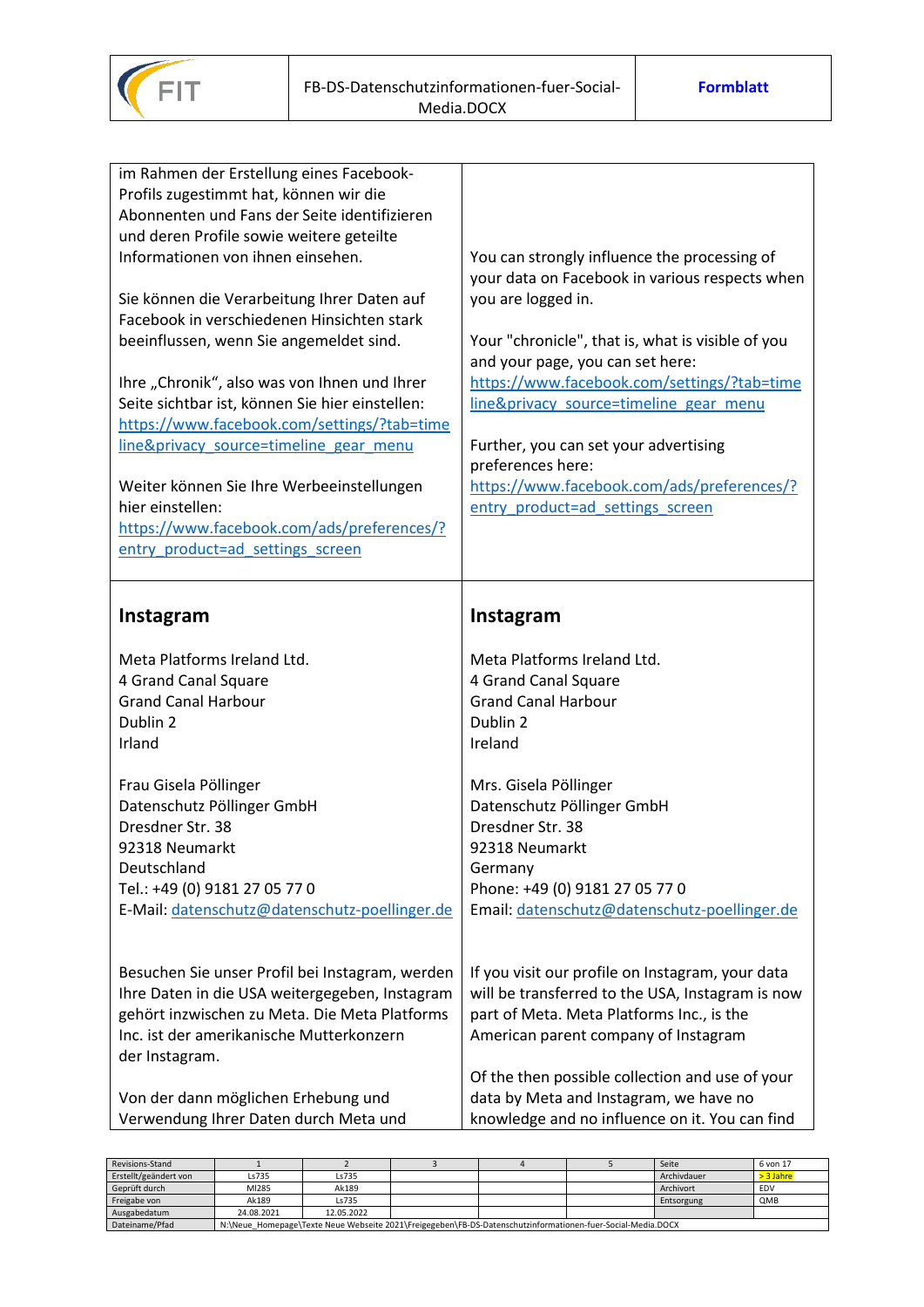

| Instagram haben wir keine Kenntnis und darauf                                                | more information in Instagram's privacy policy                                                |
|----------------------------------------------------------------------------------------------|-----------------------------------------------------------------------------------------------|
| auch keinen Einfluss. Nähere Informationen                                                   | at                                                                                            |
| können Sie der Datenschutzerklärung von                                                      | https://help.instagram.com/519522125107875.                                                   |
| Instagram unter                                                                              |                                                                                               |
| https://help.instagram.com/519522125107875<br>entnehmen.                                     |                                                                                               |
|                                                                                              | We have no influence on or insight into                                                       |
| Auf die Einhaltung dieser Richtlinien haben wir                                              | compliance with these guidelines. We cannot                                                   |
| keinen Einfluss oder Einsicht. Dass Risiken und                                              | exclude the possibility that risks and transfers of                                           |
| Übermittlungen von Benutzerdaten in                                                          | user data to third countries may take place.                                                  |
| Drittländer stattfinden, können wir nicht                                                    |                                                                                               |
| ausschließen.                                                                                |                                                                                               |
|                                                                                              | The following data is collected as a user of                                                  |
| Folgende Daten werden als Nutzer von                                                         | Instagram:                                                                                    |
| Instagram erhoben:                                                                           | • Advertising (analysis tools, tracking and                                                   |
| • Werbung (Analyse-Tools, Tracking und                                                       | personalized advertising).                                                                    |
| personalisierte Werbung)                                                                     | • Creation and evaluation of user profiles                                                    |
| • Erstellung und Auswertung von Nutzerprofilen                                               | • Market research and marketing analyses                                                      |
| • Marktforschung und Marketinganalysen                                                       |                                                                                               |
|                                                                                              |                                                                                               |
|                                                                                              |                                                                                               |
| <b>Cookies durch Instagram</b>                                                               | <b>Cookies by Instagram</b>                                                                   |
|                                                                                              |                                                                                               |
|                                                                                              |                                                                                               |
| Wenn Sie die Instagram-Seite besuchen                                                        | When you visit the Instagram site, Instagram                                                  |
| speichert Instagram möglicherweise                                                           | may store information on your computer in the                                                 |
| Informationen auf Ihrem Computer in Form von<br>Cookies. Cookies sind kleine Dateien die von | form of cookies. Cookies are small files that are                                             |
| einem Internetserver an Ihren Browser                                                        | transferred from an Internet server to your<br>browser and stored on its hard drive. Only the |
| übertragen und auf dessen Festplatte                                                         | internet protocol address is stored - no personal                                             |
| gespeichert werden. Lediglich die Internet                                                   | data. This information, which is stored in the                                                |
| Protokoll Adresse wird hierbei gespeichert -                                                 | cookies, allows us to automatically recognize                                                 |
| keine personenbezogenen Daten. Diese                                                         | you the next time you visit our website, making                                               |
| Information die in den Cookies gespeichert wird                                              | it easier for you to use. The legal basis for the                                             |
| erlaubt es, Sie bei dem nächsten Besuch auf                                                  | use of cookies is the legitimate interest                                                     |
| unserer Internetseite automatisch                                                            | pursuant to Art. 6 (1) lit. f GDPR.                                                           |
| wiederzuerkennen, wodurch Ihnen die Nutzung                                                  |                                                                                               |
| erleichtert wird. Rechtsgrundlage für den                                                    |                                                                                               |
| Einsatz von Cookies ist das berechtigte                                                      |                                                                                               |
| Interesse gemäß Art. 6 Abs. 1 lit. f DSGVO.                                                  |                                                                                               |
| Natürlich können Sie die Instagram-Seite auch                                                | Of course, you can also visit the Instagram page                                              |
| besuchen ohne Cookies zu akzeptieren. Wenn                                                   | without accepting cookies. If you do not want                                                 |
| Sie nicht möchten, dass Ihr Computer beim                                                    | your computer to be recognized on your next                                                   |
| nächsten Besuch wiedererkannt wird können                                                    | visit, you can also refuse the use of cookies by                                              |
| Sie die Verwendung von Cookies auch ablehnen                                                 | changing the settings in your browser to "refuse                                              |

| Revisions-Stand       |                                                                                                             |            |  |  |  | Seite       | 7 von 17 |
|-----------------------|-------------------------------------------------------------------------------------------------------------|------------|--|--|--|-------------|----------|
| Erstellt/geändert von | Ls735                                                                                                       | Ls735      |  |  |  | Archivdauer | 3 Jahre  |
| Geprüft durch         | MI285                                                                                                       | Ak189      |  |  |  | Archivort   | EDV      |
| Freigabe von          | Ak189                                                                                                       | Ls735      |  |  |  | Entsorgung  | QMB      |
| Ausgabedatum          | 24.08.2021                                                                                                  | 12.05.2022 |  |  |  |             |          |
| Dateiname/Pfad        | N:\Neue Homepage\Texte Neue Webseite 2021\Freigegeben\FB-DS-Datenschutzinformationen-fuer-Social-Media.DOCX |            |  |  |  |             |          |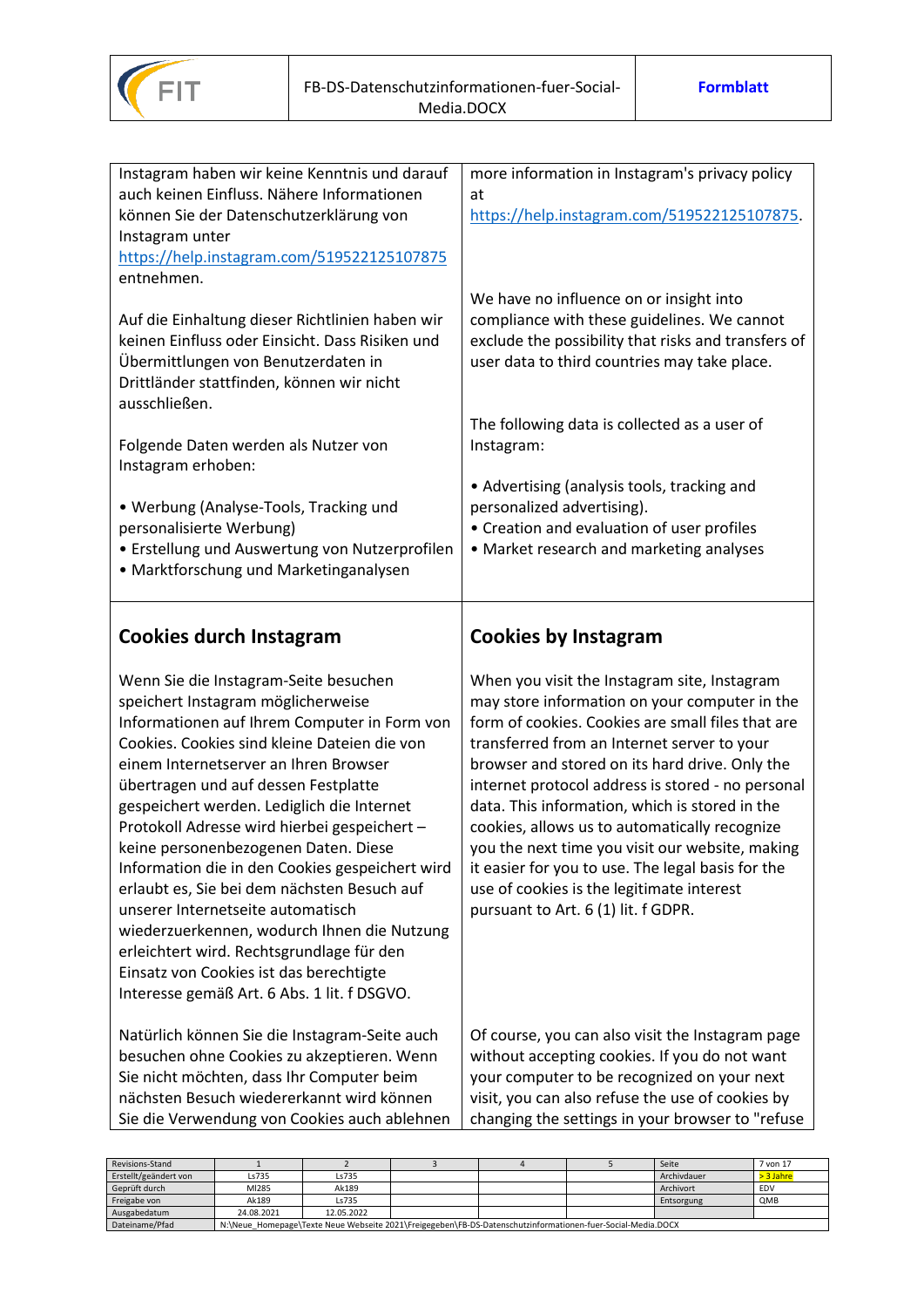

| indem Sie die Einstellungen in Ihrem Browser<br>auf "Cookies ablehnen" ändern. Die jeweilige<br>Vorgehensweise finden Sie in der<br>Bedienungsanleitung Ihres jeweiligen Browsers.<br>Wenn Sie die Verwendung von Cookies<br>ablehnen, kann es jedoch zu Einschränkungen<br>in der Nutzung mancher Bereiche unserer<br>Internetseiten kommen. | cookies". The respective procedure can be<br>found in the operating instructions of your<br>respective browser. If you reject the use of<br>cookies, however, there may be restrictions in<br>the use of some areas of our websites.                                                |
|-----------------------------------------------------------------------------------------------------------------------------------------------------------------------------------------------------------------------------------------------------------------------------------------------------------------------------------------------|-------------------------------------------------------------------------------------------------------------------------------------------------------------------------------------------------------------------------------------------------------------------------------------|
| Die Datenschutzerklärung von Instagram<br>enthält weitere Informationen zur<br>Datenverarbeitung:<br>http://instagram.com/about/legal/privacy/                                                                                                                                                                                                | Instagram's privacy policy contains further<br>information on data processing:<br>http://instagram.com/about/legal/privacy/                                                                                                                                                         |
| Widerspruchsmöglichkeiten für Cookies unter<br>Instagram - sogenannte Opt-Out - können<br>gesetzt werden unter:<br>https://www.instagram.com/accounts/login/?n<br>ext=/accounts/privacy and security/                                                                                                                                         | Opt-out options for cookies under Instagram -<br>so-called opt-outs - can be set at:<br>https://www.instagram.com/accounts/login/?n<br>ext=/accounts/privacy and security/                                                                                                          |
| <b>Statistische Datenerhebung durch</b><br>Instagram                                                                                                                                                                                                                                                                                          | <b>Statistical data collection by</b><br>Instagram                                                                                                                                                                                                                                  |
| Bei der rein informatorischen Nutzung der Seite<br>d.h., wenn Sie sich nicht registrieren oder uns<br>anderweitig Informationen übermitteln,<br>erheben wir nur die personenbezogenen Daten,<br>die Ihr Browser an unseren Server übermittelt.<br>Rechtsgrundlage hierfür ist Art. 6 Abs. 1 lit. f.<br>EU-DSGVO.                              | In the case of purely informational use of the<br>site, i.e., if you do not register or otherwise<br>transmit information to us, we only collect the<br>personal data that your browser transmits to<br>our server. The legal basis for this is Art. 6 para.<br>1 lit. f. EU- GDPR. |
| Instagram stellt mittels Insights statistische<br>Daten. Diese Anwendung kann helfen,<br>weiterführende Informationen                                                                                                                                                                                                                         | Instagram provides statistical data by means of<br>Insights. This application can help to provide<br>further information of different categories.                                                                                                                                   |

| Revisions-Stand       |                                                                                                             |            |  |  |  | Seite       | 8 von 17   |
|-----------------------|-------------------------------------------------------------------------------------------------------------|------------|--|--|--|-------------|------------|
| Erstellt/geändert von | Ls735                                                                                                       | Ls735      |  |  |  | Archivdauer | 3 Jahre    |
| Geprüft durch         | MI285                                                                                                       | Ak189      |  |  |  | Archivort   | EDV        |
| Freigabe von          | Ak189                                                                                                       | Ls735      |  |  |  | Entsorgung  | <b>QMB</b> |
| Ausgabedatum          | 24.08.2021                                                                                                  | 12.05.2022 |  |  |  |             |            |
| Dateiname/Pfad        | N:\Neue Homepage\Texte Neue Webseite 2021\Freigegeben\FB-DS-Datenschutzinformationen-fuer-Social-Media.DOCX |            |  |  |  |             |            |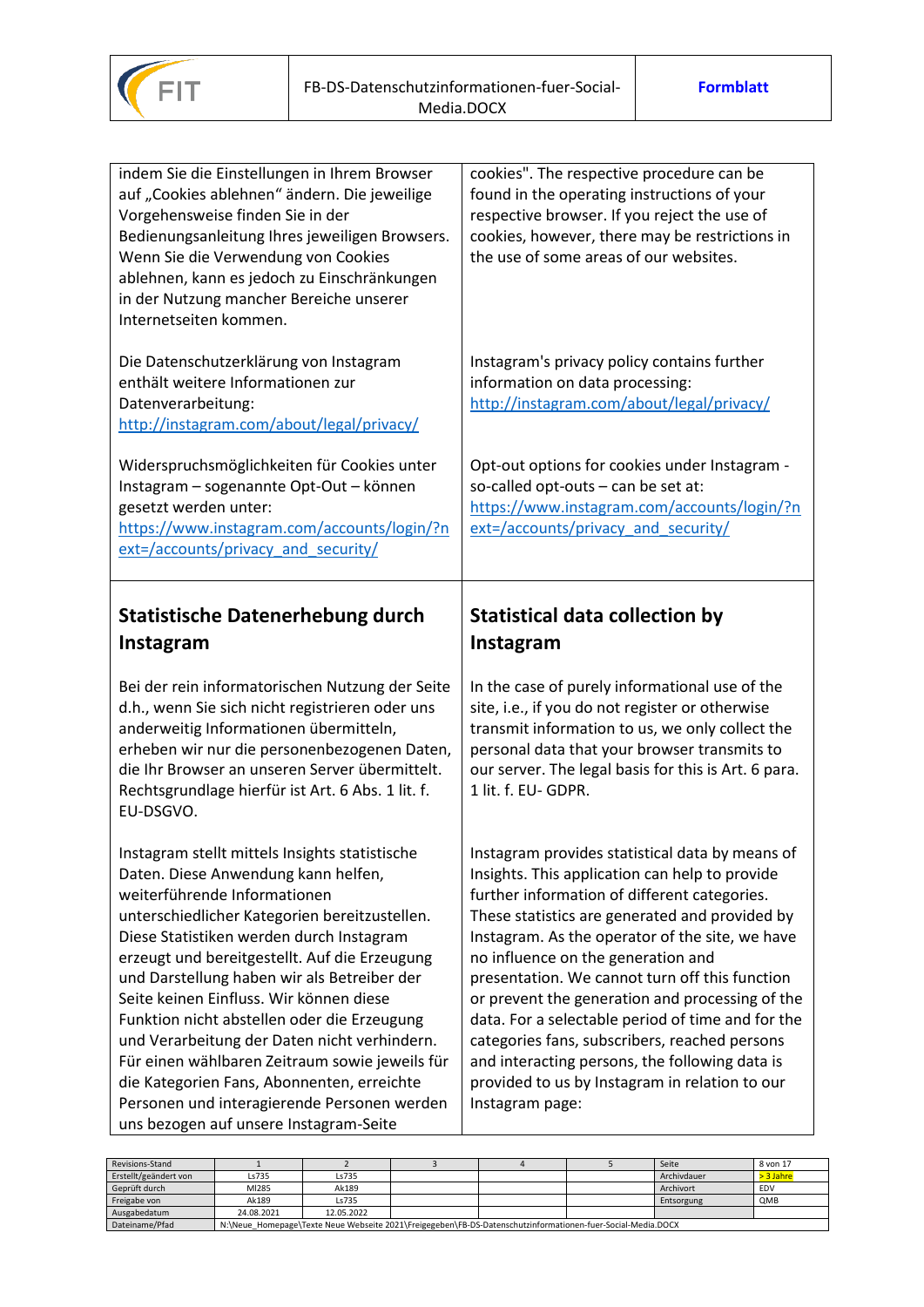

| nachfolgende Daten durch Instagram<br>bereitgestellt:                                                                                                                                                                                                                                            |                                                                                                                                                                                                                                                 |
|--------------------------------------------------------------------------------------------------------------------------------------------------------------------------------------------------------------------------------------------------------------------------------------------------|-------------------------------------------------------------------------------------------------------------------------------------------------------------------------------------------------------------------------------------------------|
| • Gesamtanzahl von Seitenaufrufen                                                                                                                                                                                                                                                                | • Total number of page views                                                                                                                                                                                                                    |
| · "Gefällt mir" - Angaben von Fans                                                                                                                                                                                                                                                               | • "Like" - information from fans                                                                                                                                                                                                                |
| • Seitenaktivitäten                                                                                                                                                                                                                                                                              | • Page activity                                                                                                                                                                                                                                 |
| • Beitragsinteraktionen                                                                                                                                                                                                                                                                          | • Post interactions                                                                                                                                                                                                                             |
| • Reichweite                                                                                                                                                                                                                                                                                     | $\bullet$ Reach                                                                                                                                                                                                                                 |
| · Videoansichten                                                                                                                                                                                                                                                                                 | · Video views                                                                                                                                                                                                                                   |
| · Beitragsreichweite                                                                                                                                                                                                                                                                             | • Post reach                                                                                                                                                                                                                                    |
| • Kommentare                                                                                                                                                                                                                                                                                     | • Comments                                                                                                                                                                                                                                      |
| • Geteilte Inhalte                                                                                                                                                                                                                                                                               | • Shared content                                                                                                                                                                                                                                |
| • Antworten                                                                                                                                                                                                                                                                                      | • Responses                                                                                                                                                                                                                                     |
| • Anteil Männer und Frauen                                                                                                                                                                                                                                                                       | • Share of men and women                                                                                                                                                                                                                        |
| • Herkunft bezogen auf Land und Stadt                                                                                                                                                                                                                                                            | • Origin related to country and city                                                                                                                                                                                                            |
| • Sprache                                                                                                                                                                                                                                                                                        | • Language                                                                                                                                                                                                                                      |
| • Aufrufe und Klicks im Shop                                                                                                                                                                                                                                                                     | • Calls and clicks in the store                                                                                                                                                                                                                 |
| • Klicks auf Routenplaner und Telefonnummern                                                                                                                                                                                                                                                     | • Clicks on route planners and phone numbers                                                                                                                                                                                                    |
| Entsprechend der Instagram-<br>Nutzungsbedingungen, denen jeder Benutzer<br>im Rahmen der Erstellung eines Instagram-<br>Profils zugestimmt hat, können wir die<br>Abonnenten und Fans der Seite identifizieren<br>und deren Profile sowie weitere geteilte<br>Informationen von ihnen einsehen. | In accordance with the Instagram Terms of Use,<br>which each user agreed to as part of creating an<br>Instagram profile, we may identify subscribers<br>and fans of the site and view their profiles and<br>other shared information from them. |
| Sie können die Verarbeitung Ihrer Daten auf                                                                                                                                                                                                                                                      | You can strongly influence the processing of                                                                                                                                                                                                    |
| Instagram in verschiedenen Hinsichten stark                                                                                                                                                                                                                                                      | your data on Instagram in various respects                                                                                                                                                                                                      |
| beeinflussen, wenn Sie angemeldet sind.                                                                                                                                                                                                                                                          | when you are logged in.                                                                                                                                                                                                                         |
| Ihre Inhalte, also was von Ihnen und Ihrem                                                                                                                                                                                                                                                       | Your content, i.e. what is visible of you and your                                                                                                                                                                                              |
| Profil sichtbar ist, können Sie hier einstellen:                                                                                                                                                                                                                                                 | profile, can be set here:                                                                                                                                                                                                                       |
| https://www.instagram.com/accounts/login/?n                                                                                                                                                                                                                                                      | https://www.instagram.com/accounts/login/?n                                                                                                                                                                                                     |
| ext=/accounts/privacy and security/                                                                                                                                                                                                                                                              | ext=/accounts/privacy and security/                                                                                                                                                                                                             |
| LinkedIn                                                                                                                                                                                                                                                                                         | LinkedIn                                                                                                                                                                                                                                        |
| Gemeinsam Verantwortlicher                                                                                                                                                                                                                                                                       | Jointly responsible                                                                                                                                                                                                                             |
| LinkedIn Ireland Limited Company                                                                                                                                                                                                                                                                 | LinkedIn Ireland Limited Company                                                                                                                                                                                                                |
| <b>Wilton Place</b>                                                                                                                                                                                                                                                                              | <b>Wilton Place</b>                                                                                                                                                                                                                             |
| Dublin 2                                                                                                                                                                                                                                                                                         | Dublin 2                                                                                                                                                                                                                                        |
| Irland                                                                                                                                                                                                                                                                                           | Ireland                                                                                                                                                                                                                                         |
|                                                                                                                                                                                                                                                                                                  |                                                                                                                                                                                                                                                 |

Frau Gisela Pöllinger

Mrs. Gisela Pöllinger

 $\overline{\phantom{a}}$ 

| Revisions-Stand       |                                                                                                             |            |  |  |  | Seite       | 9 von 17 |
|-----------------------|-------------------------------------------------------------------------------------------------------------|------------|--|--|--|-------------|----------|
| Erstellt/geändert von | Ls735                                                                                                       | Ls735      |  |  |  | Archivdauer | 3 Jahre  |
| Geprüft durch         | MI285                                                                                                       | Ak189      |  |  |  | Archivort   | EDV      |
| Freigabe von          | Ak189                                                                                                       | Ls735      |  |  |  | Entsorgung  | QMB      |
| Ausgabedatum          | 24.08.2021                                                                                                  | 12.05.2022 |  |  |  |             |          |
| Dateiname/Pfad        | N:\Neue Homepage\Texte Neue Webseite 2021\Freigegeben\FB-DS-Datenschutzinformationen-fuer-Social-Media.DOCX |            |  |  |  |             |          |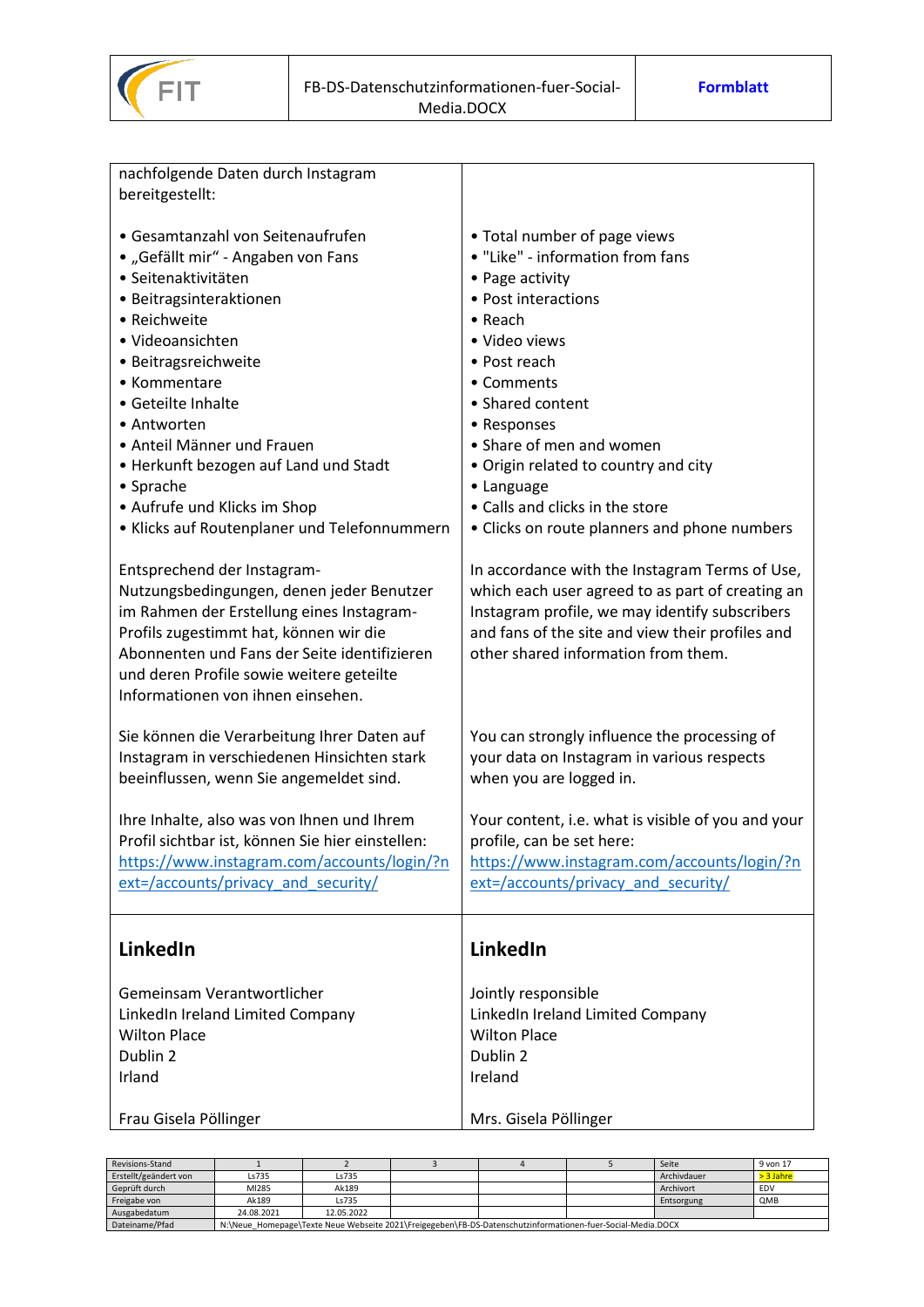

| Datenschutz Pöllinger GmbH                                                                                                                                                                                                                                                                                                                                                                                                                                                                                                                                             | Datenschutz Pöllinger GmbH                                                                                                                                                                                                                                                                                                                                                                                                                                                       |
|------------------------------------------------------------------------------------------------------------------------------------------------------------------------------------------------------------------------------------------------------------------------------------------------------------------------------------------------------------------------------------------------------------------------------------------------------------------------------------------------------------------------------------------------------------------------|----------------------------------------------------------------------------------------------------------------------------------------------------------------------------------------------------------------------------------------------------------------------------------------------------------------------------------------------------------------------------------------------------------------------------------------------------------------------------------|
| Dresdner Str. 38                                                                                                                                                                                                                                                                                                                                                                                                                                                                                                                                                       | Dresdner Str. 38                                                                                                                                                                                                                                                                                                                                                                                                                                                                 |
| 92318 Neumarkt                                                                                                                                                                                                                                                                                                                                                                                                                                                                                                                                                         | 92318 Neumarkt                                                                                                                                                                                                                                                                                                                                                                                                                                                                   |
| Deutschland                                                                                                                                                                                                                                                                                                                                                                                                                                                                                                                                                            | Germany                                                                                                                                                                                                                                                                                                                                                                                                                                                                          |
| Tel.: +49 (0) 9181 27 05 77 0                                                                                                                                                                                                                                                                                                                                                                                                                                                                                                                                          | Phone: +49 (0) 9181 27 05 77 0                                                                                                                                                                                                                                                                                                                                                                                                                                                   |
| E-Mail: datenschutz@datenschutz-poellinger.de                                                                                                                                                                                                                                                                                                                                                                                                                                                                                                                          | Email: datenschutz@datenschutz-poellinger.de                                                                                                                                                                                                                                                                                                                                                                                                                                     |
| Besuchen Sie unser Profil bei LinkedIn, können                                                                                                                                                                                                                                                                                                                                                                                                                                                                                                                         | If you visit our profile on LinkedIn, your data                                                                                                                                                                                                                                                                                                                                                                                                                                  |
| Ihre Daten in die USA weitergegeben werden.                                                                                                                                                                                                                                                                                                                                                                                                                                                                                                                            | may be transferred to the USA.                                                                                                                                                                                                                                                                                                                                                                                                                                                   |
| Von der dann möglichen Erhebung und<br>Verwendung Ihrer Daten durch LinkedIn haben<br>wir keine Kenntnis und darauf auch keinen<br>Einfluss. Nähere Informationen können Sie der<br>Datenschutzerklärung von LinkedIn unter:<br>https://www.linkedin.com/legal/privacy-policy<br>entnehmen.                                                                                                                                                                                                                                                                            | We have no knowledge of and no influence on<br>the possible collection and use of your data by<br>LinkedIn. You can find more information in<br>LinkedIn's privacy policy at:<br>https://www.linkedin.com/legal/privacy-policy                                                                                                                                                                                                                                                   |
| LinkedIn stellt Statistiken zur Verfügung. Diese<br>werden ohne unser Mitwirken erzeugt und zur<br>Verfügung gestellt. Die Daten umfassen<br>statistische Daten sowie Interaktionen.<br>Sie können die Verarbeitung Ihrer Daten auf<br>LinkedIn in verschiedenen Hinsichten stark<br>beeinflussen, wenn Sie angemeldet sind.<br>Für die Einstellung Ihrer Privatsphäre bei<br>LinkedIn verweist LinkedIn in seiner<br>Datenschutzerklärung unter<br>https://www.linkedin.com/legal/privacy-policy<br>auf verschiedene Möglichkeiten, die Sie dort<br>nachlesen können. | LinkedIn provides statistics. These are<br>generated and made available without our<br>involvement. The data includes statistical data<br>as well as interactions.<br>You can strongly influence the processing of<br>your data on LinkedIn in various respects when<br>you are logged in.<br>For setting your privacy on LinkedIn, LinkedIn<br>refers to various options in its privacy policy at<br>https://www.linkedin.com/legal/privacy-policy<br>which you can read there. |
| Den LinkedIn Werbe Cookie können Sie hier<br>ausschalten (Opt out):<br>https://www.linkedin.com/psettings/guest-<br>controls/retargeting-opt-out                                                                                                                                                                                                                                                                                                                                                                                                                       | You can switch off the LinkedIn advertising<br>cookie here (opt out):<br>https://www.linkedin.com/psettings/guest-<br>controls/retargeting-opt-out                                                                                                                                                                                                                                                                                                                               |
| YouTube                                                                                                                                                                                                                                                                                                                                                                                                                                                                                                                                                                | YouTube                                                                                                                                                                                                                                                                                                                                                                                                                                                                          |
| Gemeinsam mit uns ist hier für Ihre Daten                                                                                                                                                                                                                                                                                                                                                                                                                                                                                                                              | Together with us here is responsible for your                                                                                                                                                                                                                                                                                                                                                                                                                                    |
| verantwortlich:                                                                                                                                                                                                                                                                                                                                                                                                                                                                                                                                                        | data:                                                                                                                                                                                                                                                                                                                                                                                                                                                                            |
| YouTube LLC                                                                                                                                                                                                                                                                                                                                                                                                                                                                                                                                                            | YouTube LLC                                                                                                                                                                                                                                                                                                                                                                                                                                                                      |
| 901 Cherry Avenue                                                                                                                                                                                                                                                                                                                                                                                                                                                                                                                                                      | 901 Cherry Ave                                                                                                                                                                                                                                                                                                                                                                                                                                                                   |
| San Bruno                                                                                                                                                                                                                                                                                                                                                                                                                                                                                                                                                              | San Bruno                                                                                                                                                                                                                                                                                                                                                                                                                                                                        |

| Revisions-Stand       |                                                                                                             |            |  |  |  | Seite       | 10 von 17 |
|-----------------------|-------------------------------------------------------------------------------------------------------------|------------|--|--|--|-------------|-----------|
| Erstellt/geändert von | Ls735                                                                                                       | Ls735      |  |  |  | Archivdauer | > 3 Jahre |
| Geprüft durch         | MI285                                                                                                       | Ak189      |  |  |  | Archivort   | EDV       |
| Freigabe von          | Ak189                                                                                                       | Ls735      |  |  |  | Entsorgung  | QMB       |
| Ausgabedatum          | 24.08.2021                                                                                                  | 12.05.2022 |  |  |  |             |           |
| Dateiname/Pfad        | N:\Neue Homepage\Texte Neue Webseite 2021\Freigegeben\FB-DS-Datenschutzinformationen-fuer-Social-Media.DOCX |            |  |  |  |             |           |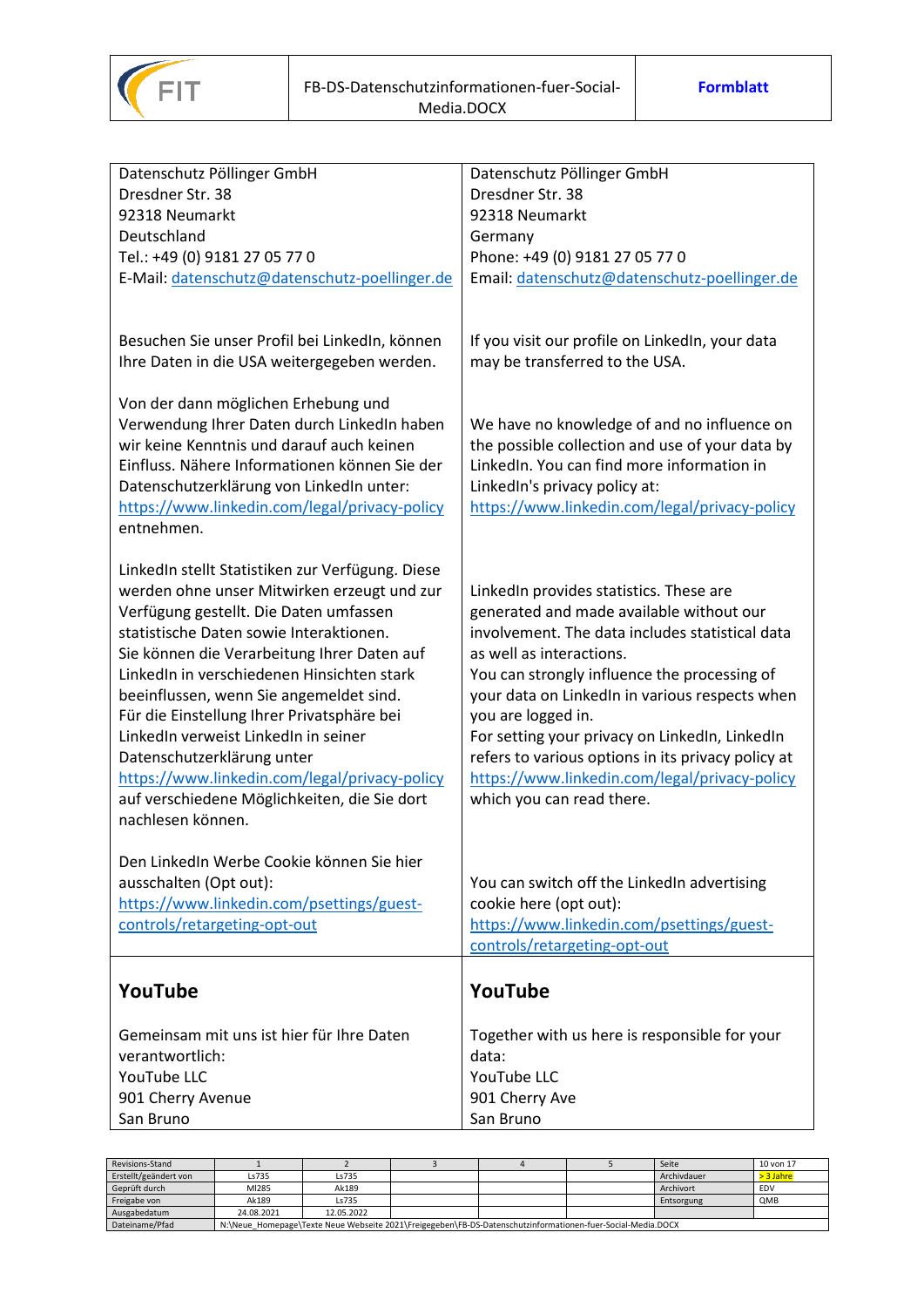

| CA 94066                                        | CA 94066                                         |
|-------------------------------------------------|--------------------------------------------------|
| <b>United States</b>                            | <b>United States</b>                             |
|                                                 |                                                  |
|                                                 |                                                  |
| Vertreten durch Google Ireland Limited          | Represented by Google Ireland Limited            |
| <b>Gordon House</b>                             | Gordon House                                     |
| <b>Barrow Street</b>                            | <b>Barrow Street</b>                             |
| Dublin 4                                        | Dublin 4                                         |
| Irland                                          | Ireland                                          |
|                                                 |                                                  |
|                                                 |                                                  |
| Frau Gisela Pöllinger                           | Mrs. Gisela Pöllinger                            |
| Datenschutz Pöllinger GmbH                      | Datenschutz Pöllinger GmbH                       |
| Dresdner Str. 38                                | Dresdner Str. 38                                 |
| 92318 Neumarkt                                  | 92318 Neumarkt                                   |
|                                                 |                                                  |
| Deutschland                                     | Germany                                          |
| Tel.: +49 (0) 9181 27 05 77 0                   | Phone: +49 (0) 9181 27 05 77 0                   |
| E-Mail: datenschutz@datenschutz-poellinger.de   | Email: datenschutz@datenschutz-poellinger.de     |
|                                                 |                                                  |
| Besuchen Sie unseren Kanal bei YouTube,         | If you visit our channel on YouTube, your data   |
|                                                 |                                                  |
| können Ihre Daten in die USA weitergegeben      | may be transferred to the USA.                   |
| werden.                                         |                                                  |
|                                                 | Of the then possible collection and use of your  |
| Von der dann möglichen Erhebung und             | data by YouTube/Google, we have no               |
| Verwendung Ihrer Daten durch                    | knowledge and no influence on it. You can find   |
|                                                 |                                                  |
| YouTube/Google haben wir keine Kenntnis und     | more information in YouTube's privacy policy at  |
| darauf auch keinen Einfluss. Nähere             | https://policies.google.com/privacy              |
| Informationen können Sie der                    |                                                  |
| Datenschutzerklärung von YouTube unter          |                                                  |
| https://policies.google.com/privacy             |                                                  |
|                                                 |                                                  |
| entnehmen.                                      |                                                  |
|                                                 |                                                  |
| YouTube stellt Statistiken zur Verfügung. Diese | YouTube provides statistics. These are           |
| werden ohne unser Mitwirken erzeugt und zur     | generated and made available without our         |
| Verfügung gestellt. Die Daten umfassen          | involvement. The data includes statistical data, |
|                                                 |                                                  |
| statistische Daten, sowie Interaktionen.        | as well as interactions.                         |
| Sie können die Verarbeitung Ihrer Daten auf     | You can strongly influence the processing of     |
| YouTube in verschiedenen Hinsichten stark       | your data on YouTube in various respects when    |
| beeinflussen, wenn Sie angemeldet sind.         | you are logged in.                               |
| Ihre Privatsphäre allgemein können Sie hier     |                                                  |
|                                                 | You can set your privacy in general here:        |
| einstellen:                                     | https://myaccount.google.com/privacy?pli=1       |
| https://myaccount.google.com/privacy?pli=1      |                                                  |
|                                                 |                                                  |
| Weiter können Sie Ihre Werbeeinstellungen       | Further, you can set your advertising            |
| hier einstellen:                                | preferences here:                                |
|                                                 |                                                  |
| https://adssettings.google.com/authenticated    | https://adssettings.google.com/authenticated     |
|                                                 |                                                  |

| Revisions-Stand       |                                                                                                             |            |  |  |  | Seite       | 11 von 17  |
|-----------------------|-------------------------------------------------------------------------------------------------------------|------------|--|--|--|-------------|------------|
| Erstellt/geändert von | Ls735                                                                                                       | Ls735      |  |  |  | Archivdauer | > 3 Jahre  |
| Geprüft durch         | MI285                                                                                                       | Ak189      |  |  |  | Archivort   | EDV        |
| Freigabe von          | Ak189                                                                                                       | Ls735      |  |  |  | Entsorgung  | <b>QMB</b> |
| Ausgabedatum          | 24.08.2021                                                                                                  | 12.05.2022 |  |  |  |             |            |
| Dateiname/Pfad        | N:\Neue Homepage\Texte Neue Webseite 2021\Freigegeben\FB-DS-Datenschutzinformationen-fuer-Social-Media.DOCX |            |  |  |  |             |            |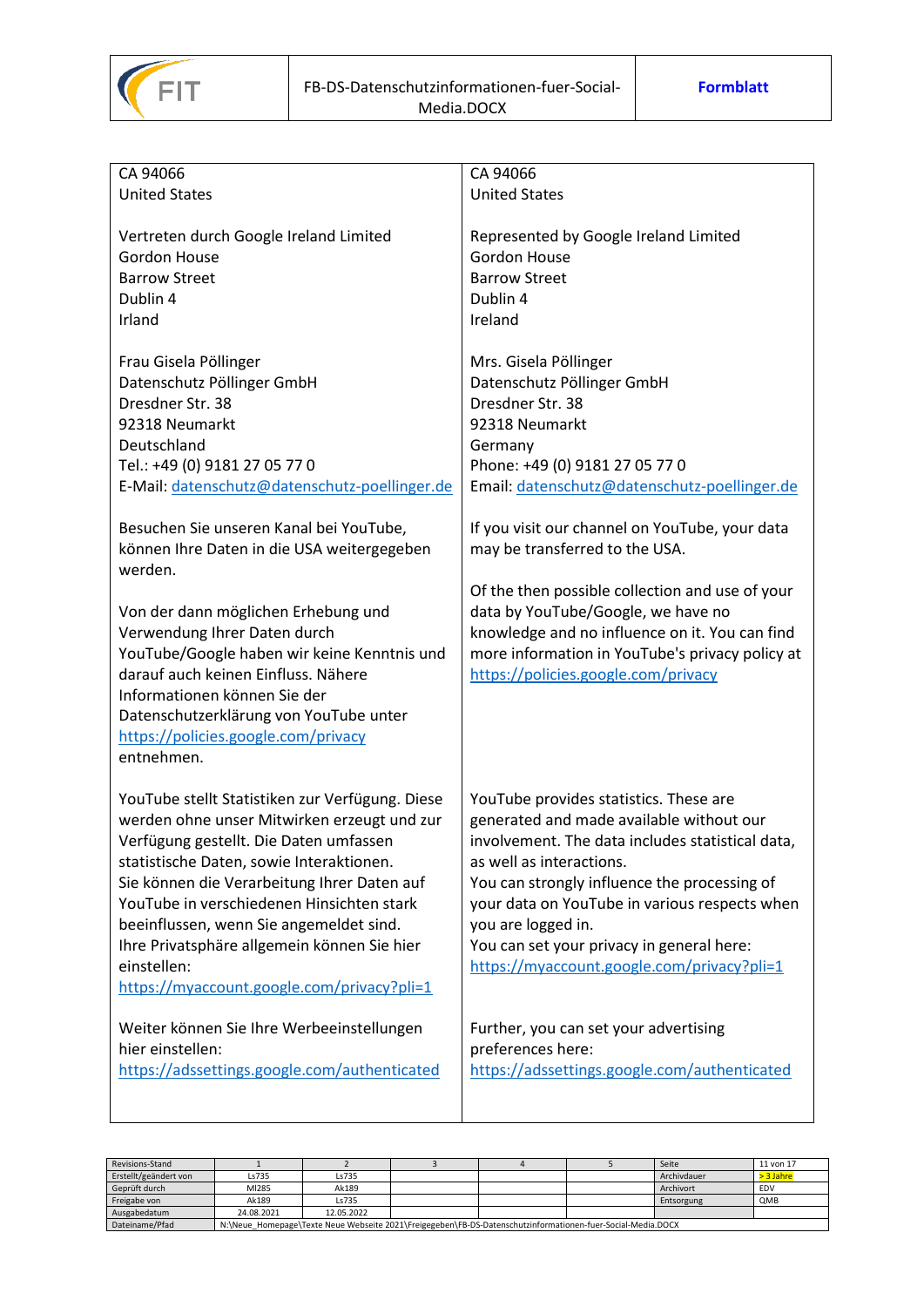

| <b>Twitter</b>                                                                                                                                                                                                                                                                                                    | <b>Twitter</b>                                                                                                                                                                                                                                 |
|-------------------------------------------------------------------------------------------------------------------------------------------------------------------------------------------------------------------------------------------------------------------------------------------------------------------|------------------------------------------------------------------------------------------------------------------------------------------------------------------------------------------------------------------------------------------------|
| Gemeinsam Verantwortlicher                                                                                                                                                                                                                                                                                        | Jointly responsible                                                                                                                                                                                                                            |
| <b>Twitter International Company</b>                                                                                                                                                                                                                                                                              | <b>Twitter International Company</b>                                                                                                                                                                                                           |
| c/o Data Protection Officer                                                                                                                                                                                                                                                                                       | Attn: Data Protection Officer                                                                                                                                                                                                                  |
| One Cumberland Place, Fenian Street                                                                                                                                                                                                                                                                               | One Cumberland Place, Fenian Street                                                                                                                                                                                                            |
| Dublin 2, D02 AX07                                                                                                                                                                                                                                                                                                | Dublin 2, D02 AX07                                                                                                                                                                                                                             |
| <b>IRLAND</b>                                                                                                                                                                                                                                                                                                     | <b>IRELAND</b>                                                                                                                                                                                                                                 |
| Frau Gisela Pöllinger                                                                                                                                                                                                                                                                                             | Mrs. Gisela Pöllinger                                                                                                                                                                                                                          |
| Datenschutz Pöllinger GmbH                                                                                                                                                                                                                                                                                        | Datenschutz Pöllinger GmbH                                                                                                                                                                                                                     |
| Dresdner Str. 38                                                                                                                                                                                                                                                                                                  | Dresdner Str. 38                                                                                                                                                                                                                               |
| 92318 Neumarkt                                                                                                                                                                                                                                                                                                    | 92318 Neumarkt                                                                                                                                                                                                                                 |
| Deutschland                                                                                                                                                                                                                                                                                                       | Germany                                                                                                                                                                                                                                        |
| Tel.: +49 (0) 9181 27 05 77 0                                                                                                                                                                                                                                                                                     | Phone: +49 (0) 9181 27 05 77 0                                                                                                                                                                                                                 |
| E-Mail: datenschutz@datenschutz-poellinger.de                                                                                                                                                                                                                                                                     | Email: datenschutz@datenschutz-poellinger.de                                                                                                                                                                                                   |
| Besuchen Sie unseren Kanal bei Twitter, können                                                                                                                                                                                                                                                                    | If you visit our channel on Twitter, your data                                                                                                                                                                                                 |
| Ihre Daten in die USA weitergegeben.<br>Von der dann möglichen Erhebung und<br>Verwendung Ihrer Daten durch Twitter haben<br>wir keine Kenntnis und darauf auch keinen<br>Einfluss. Nähere Informationen können Sie der<br>Datenschutzerklärung von Twitter unter<br>https://twitter.com/de/privacy<br>entnehmen. | may be transferred to the USA.<br>We have no knowledge of and no influence on<br>the possible collection and use of your data by<br>Twitter. You can find more information in<br>Twitter's privacy policy at<br>https://twitter.com/de/privacy |
| Twitter stellt Statistiken zur Verfügung. Diese                                                                                                                                                                                                                                                                   | Twitter provides statistics. These are generated                                                                                                                                                                                               |
| werden ohne unser Mitwirken erzeugt und zur                                                                                                                                                                                                                                                                       | and made available without our involvement.                                                                                                                                                                                                    |
| Verfügung gestellt. Die Daten umfassen                                                                                                                                                                                                                                                                            | The data includes statistical data as well as                                                                                                                                                                                                  |
| statistische Daten sowie Interaktionen.                                                                                                                                                                                                                                                                           | interactions.                                                                                                                                                                                                                                  |
| Sie können die Verarbeitung Ihrer Daten auf                                                                                                                                                                                                                                                                       | You can strongly influence the processing of                                                                                                                                                                                                   |
| Twitter in verschiedenen Hinsichten stark                                                                                                                                                                                                                                                                         | your data on Twitter in various respects when                                                                                                                                                                                                  |
| beeinflussen, wenn Sie angemeldet sind.                                                                                                                                                                                                                                                                           | you are logged in.                                                                                                                                                                                                                             |
| Ihre Privatsphäre bei Twitter können Sie hier                                                                                                                                                                                                                                                                     | You can set your privacy on Twitter here:                                                                                                                                                                                                      |
| einstellen: https://twitter.com/personalization                                                                                                                                                                                                                                                                   | https://twitter.com/personalization                                                                                                                                                                                                            |
| <b>Xing</b>                                                                                                                                                                                                                                                                                                       | <b>Xing</b>                                                                                                                                                                                                                                    |
| Gemeinsam Verantwortlicher                                                                                                                                                                                                                                                                                        | Jointly responsible party                                                                                                                                                                                                                      |
| XING SE                                                                                                                                                                                                                                                                                                           | XING SE                                                                                                                                                                                                                                        |
| Revisions-Stand<br>$\overline{2}$<br>3                                                                                                                                                                                                                                                                            | Seite<br>5<br>12 von 17<br>4                                                                                                                                                                                                                   |

| Revisions-Stand       |                                                                                                             |            |  |  |  | Seite       | 12 von 17   |
|-----------------------|-------------------------------------------------------------------------------------------------------------|------------|--|--|--|-------------|-------------|
| Erstellt/geändert von | Ls735                                                                                                       | Ls735      |  |  |  | Archivdauer | $> 3$ Jahre |
| Geprüft durch         | MI285                                                                                                       | Ak189      |  |  |  | Archivort   | <b>EDV</b>  |
| Freigabe von          | Ak189                                                                                                       | Ls735      |  |  |  | Entsorgung  | QMB         |
| Ausgabedatum          | 24.08.2021                                                                                                  | 12.05.2022 |  |  |  |             |             |
| Dateiname/Pfad        | N:\Neue Homepage\Texte Neue Webseite 2021\Freigegeben\FB-DS-Datenschutzinformationen-fuer-Social-Media.DOCX |            |  |  |  |             |             |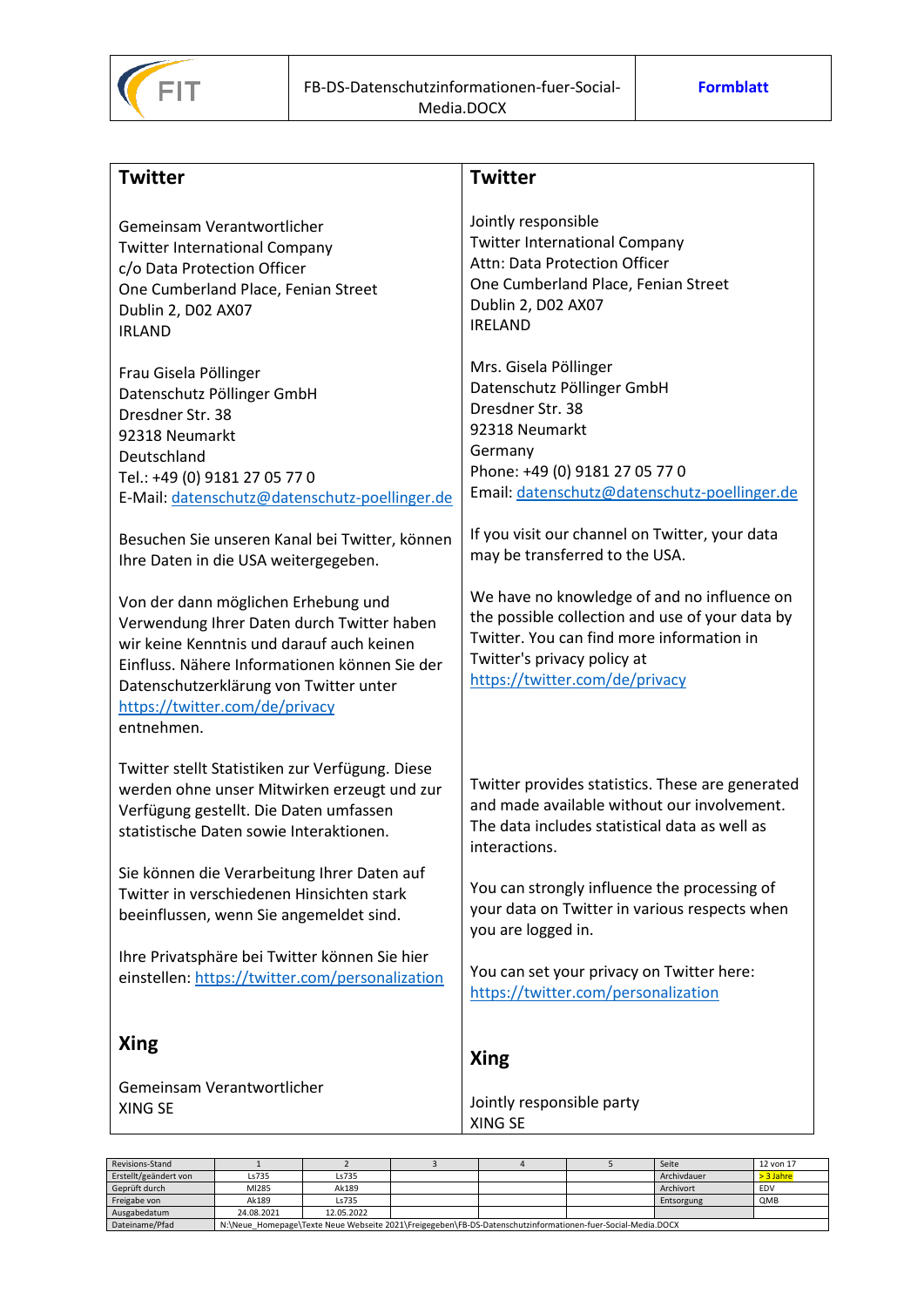

| Dammtorstraße 29-32                              | Dammtorstrasse 29-32                              |
|--------------------------------------------------|---------------------------------------------------|
| 20354 Hamburg                                    | 20354 Hamburg                                     |
| Deutschland                                      | Germany                                           |
| Tel.: +49 (0) 40 419 131-0                       | Phone: +49 (0) 40 419 131-0                       |
| Fax: +49 40 419 131-11                           | Fax: +49 40 419 131-11                            |
| E-Mail: info@xing.com                            | Email: info@xing.com                              |
|                                                  |                                                   |
| Datenschutzbeauftragter:                         | Data Protection Officer:                          |
| <b>Herr Felix Lasse</b>                          | Mr. Felix Lasse                                   |
| Dammtorstraße 30                                 | Dammtorstrasse 30                                 |
| 20354 Hamburg                                    | 20354 Hamburg                                     |
| Deutschland                                      | Germany                                           |
| E-Mail: Datenschutzbeauftragter@xing.com         | Email: Datenschutzbeauftragter@xing.com           |
|                                                  |                                                   |
| Von der dann möglichen Erhebung und              | We have no knowledge of and no influence on       |
| Verwendung Ihrer Daten durch Xing haben wir      | the possible collection and use of your data by   |
| keine Kenntnis und darauf auch keinen Einfluss.  | Xing. You can find more information in Xing's     |
| Nähere Informationen können Sie der              | privacy policy at                                 |
| Datenschutzerklärung von Xing unter              | https://privacy.xing.com/de/datenschutzerklaer    |
| https://privacy.xing.com/de/datenschutzerklaer   | ung                                               |
| ung entnehmen.                                   |                                                   |
|                                                  |                                                   |
| Xing stellt Statistiken zur Verfügung. Diese     | Xing provides statistics. These are generated     |
| werden ohne unser Mitwirken erzeugt und zur      | and made available without our involvement.       |
| Verfügung gestellt. Die Daten umfassen           | The data includes statistical data as well as     |
| statistische Daten sowie Interaktionen.          | interactions.                                     |
|                                                  |                                                   |
| Ihre Privatsphäre können Sie in den              | You can set your privacy in the privacy policy    |
| Einstellungen der Datenschutzerklärung unter:    | settings at:                                      |
| https://privacy.xing.com/de/datenschutzerklaer   | https://privacy.xing.com/de/datenschutzerklaer    |
| ung durch verschiedene Möglichkeiten             | ung through various options.                      |
| einstellen.                                      |                                                   |
|                                                  |                                                   |
|                                                  |                                                   |
| Betroffenenrechte der Nutzer der                 | Data subject rights of the users of               |
| <b>Social Media Plattformen</b>                  | the social media platforms                        |
|                                                  |                                                   |
| Ich/wir kann/können leider nicht unseren         | Unfortunately, I/we cannot fulfill our            |
| Informationspflichten nach Art. 13 EU-DSGVO      | information obligations according to Art. 13 EU-  |
| nachkommen, da nur der Social Media              | GDPR, as only the social media platform           |
| Plattformbetreiber den vollständigen Zugriff auf | operator has full access to the user data. If you |
| die Benutzerdaten hat. Falls Sie von Ihren       | wish to exercise your data subject rights, please |
| Betroffenenrechten Gebrauch machen wollen,       | contact the social media platform operator        |
| kontaktierten Sie hier bitte direkt den Social   | directly here.                                    |
| Media Plattformbetreiber.                        |                                                   |
|                                                  |                                                   |

| Revisions-Stand       |                                                                                                             |            |  |  |  | Seite       | 13 von 17 |
|-----------------------|-------------------------------------------------------------------------------------------------------------|------------|--|--|--|-------------|-----------|
| Erstellt/geändert von | Ls735                                                                                                       | Ls735      |  |  |  | Archivdauer | > 3 Jahre |
| Geprüft durch         | MI285                                                                                                       | Ak189      |  |  |  | Archivort   | EDV       |
| Freigabe von          | Ak189                                                                                                       | Ls735      |  |  |  | Entsorgung  | QMB       |
| Ausgabedatum          | 24.08.2021                                                                                                  | 12.05.2022 |  |  |  |             |           |
| Dateiname/Pfad        | N:\Neue Homepage\Texte Neue Webseite 2021\Freigegeben\FB-DS-Datenschutzinformationen-fuer-Social-Media.DOCX |            |  |  |  |             |           |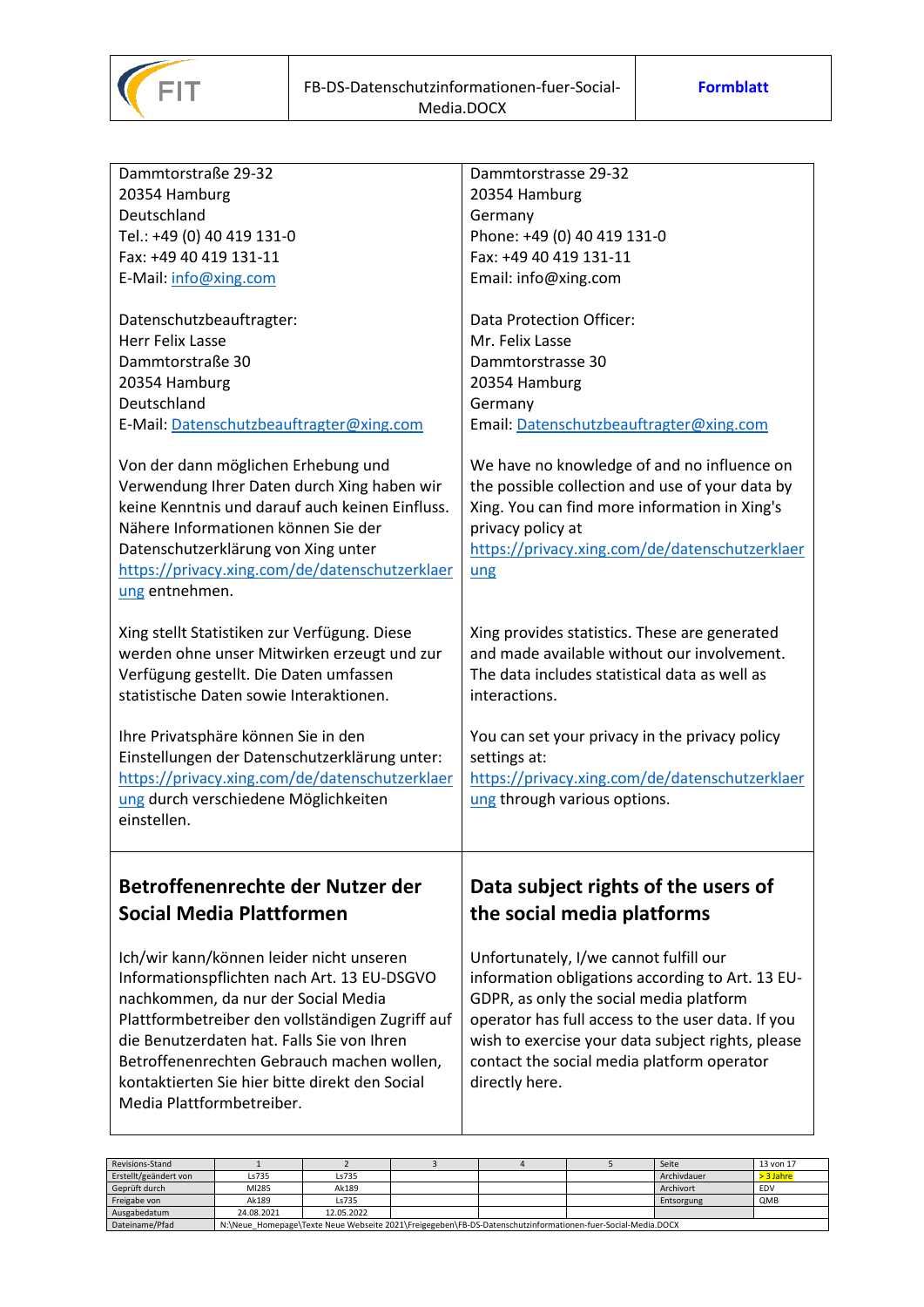

| Zu diesen Rechten gehören folgende:                                                  |                                                                                                       |
|--------------------------------------------------------------------------------------|-------------------------------------------------------------------------------------------------------|
|                                                                                      | These rights include the following:                                                                   |
| <b>Recht auf Auskunft:</b>                                                           |                                                                                                       |
|                                                                                      | <b>Right to information:</b>                                                                          |
| Sie können eine Auskunft verlangen, ob und in                                        |                                                                                                       |
| welchem Ausmaß Ihre Daten verarbeitet                                                | You can request information as to whether and                                                         |
| werden.                                                                              | to what extent your data is being processed.                                                          |
|                                                                                      |                                                                                                       |
| <b>Recht auf Berichtigung:</b>                                                       |                                                                                                       |
|                                                                                      | <b>Right to rectification:</b>                                                                        |
| Falls Ihre Daten unvollständig oder unrichtig                                        |                                                                                                       |
| sind, so können Sie jederzeit deren Berichtigung                                     | If your data is incomplete or incorrect, you can                                                      |
| bzw. deren Vervollständigung verlangen.                                              | request that it be corrected or completed at                                                          |
|                                                                                      | any time.                                                                                             |
| Recht auf Löschung:                                                                  |                                                                                                       |
|                                                                                      | <b>Right to erasure:</b>                                                                              |
| Sie können die Löschung Ihrer Daten verlangen,                                       |                                                                                                       |
| sofern diese unrechtmäßig verarbeiten oder die                                       | You may request the erasure of your data if it is                                                     |
| Verarbeitung unverhältnismäßig in Ihre                                               | processed unlawfully or if the processing                                                             |
| berechtigten Schutzinteressen eingreift. Bitte                                       | disproportionately interferes with your                                                               |
| beachten Sie, dass es Gründe geben kann, die                                         | legitimate interests of protection. Please note                                                       |
| einer sofortigen Löschung entgegenstehen, z.B.                                       | that there may be reasons that prevent                                                                |
| im Fall von gesetzlich geregelten                                                    | immediate deletion, e.g. in the case of legally                                                       |
| Aufbewahrungspflichten. Unabhängig von der<br>Wahrnehmung Ihres Rechts auf Löschung, | regulated retention obligations. Irrespective of<br>the exercise of your right to deletion, your data |
| werden Ihre Daten umgehend und vollständig                                           | will be deleted immediately and completely,                                                           |
| gelöscht, soweit keine diesbezügliche                                                | provided that there is no legal or statutory                                                          |
| rechtsgeschäftliche oder gesetzliche                                                 | retention obligation in this respect.                                                                 |
| Aufbewahrungspflicht entgegensteht.                                                  |                                                                                                       |
|                                                                                      |                                                                                                       |
| Recht auf Einschränkung der Verarbeitung:                                            |                                                                                                       |
|                                                                                      | <b>Right to restriction of processing:</b>                                                            |
| Sie können die Einschränkung der Verarbeitung                                        |                                                                                                       |
| Ihrer Daten verlangen, wenn:                                                         | You may request the restriction of the                                                                |
|                                                                                      | processing of your data if:                                                                           |
| · Sie die Richtigkeit der Daten bestreiten, und                                      |                                                                                                       |
| zwar für eine Dauer, die es uns ermöglicht, die                                      | • you dispute the accuracy of the data, for a                                                         |
| Richtigkeit der Daten zu überprüfen,                                                 | period of time that allows us to verify the                                                           |
| · die Verarbeitung der Daten unrechtmäßig ist,                                       | accuracy of the data.                                                                                 |
| Sie aber eine Löschung ablehnen und<br>stattdessen eine Einschränkung der            | • the processing of the data is unlawful, but you<br>refuse erasure and request restriction of data   |
| Datennutzung verlangen,                                                              | use instead,                                                                                          |
| · wir die Daten für den vorgesehenen Zweck                                           | • we no longer need the data for the intended                                                         |
| nicht mehr benötigen, Sie diese Daten aber                                           | purpose, but you still need this data to assert or                                                    |
|                                                                                      | defend legal claims, or                                                                               |
|                                                                                      |                                                                                                       |

| Revisions-Stand       |                                                                                                             |            |  |  |  | Seite       | 14 von 17 |
|-----------------------|-------------------------------------------------------------------------------------------------------------|------------|--|--|--|-------------|-----------|
| Erstellt/geändert von | Ls735                                                                                                       | Ls735      |  |  |  | Archivdauer | > 3 Jahre |
| Geprüft durch         | MI285                                                                                                       | Ak189      |  |  |  | Archivort   | EDV       |
| Freigabe von          | Ak189                                                                                                       | Ls735      |  |  |  | Entsorgung  | QMB       |
| Ausgabedatum          | 24.08.2021                                                                                                  | 12.05.2022 |  |  |  |             |           |
| Dateiname/Pfad        | N:\Neue Homepage\Texte Neue Webseite 2021\Freigegeben\FB-DS-Datenschutzinformationen-fuer-Social-Media.DOCX |            |  |  |  |             |           |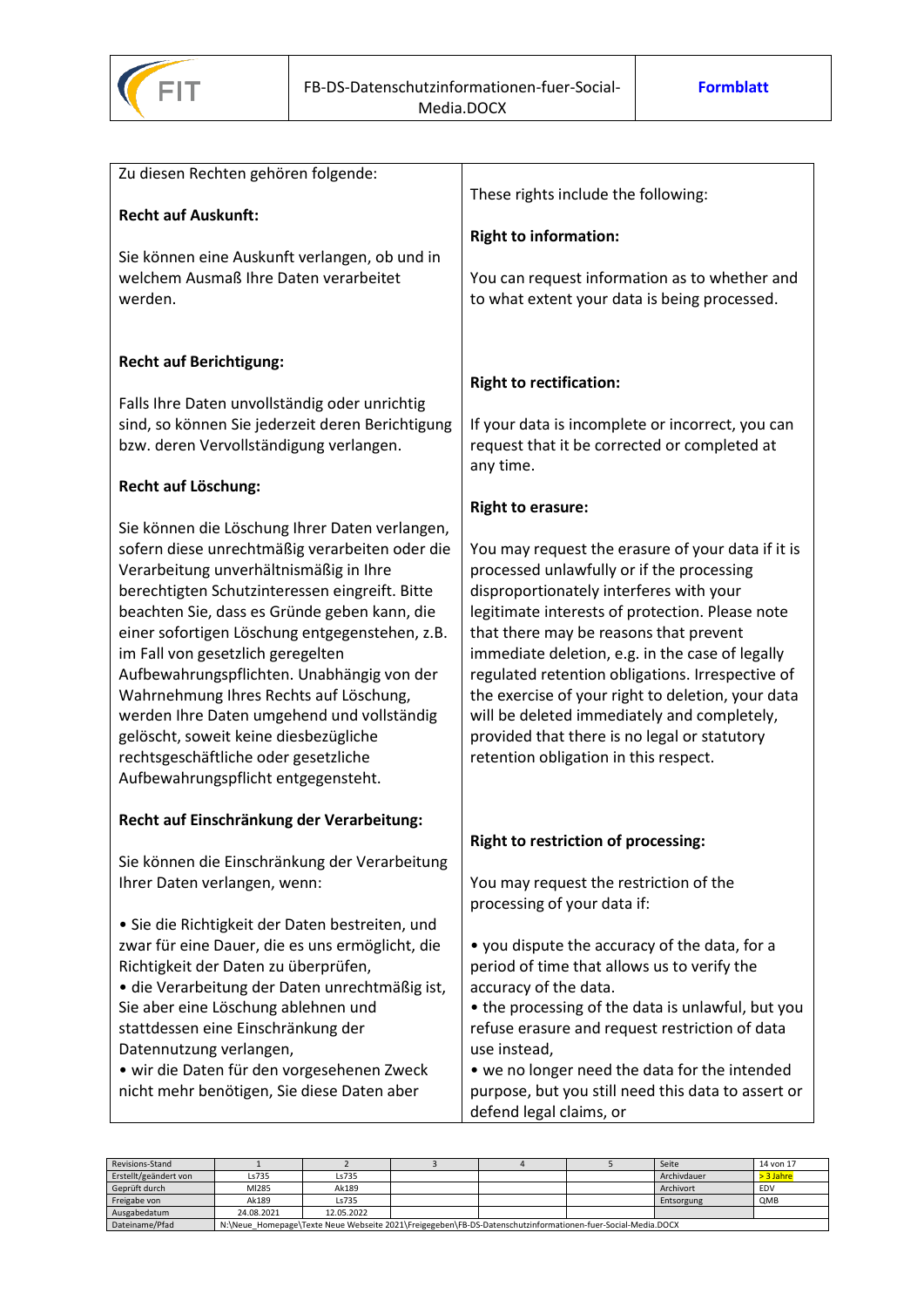

| noch zur Geltendmachung oder Verteidigung<br>von Rechtsansprüchen brauchen, oder                                                                                                                                                                                                                                                                                                                                                                                                                            | • you have objected to the processing of the<br>data.                                                                                                                                                                                                                                                                                                                                                                                                               |
|-------------------------------------------------------------------------------------------------------------------------------------------------------------------------------------------------------------------------------------------------------------------------------------------------------------------------------------------------------------------------------------------------------------------------------------------------------------------------------------------------------------|---------------------------------------------------------------------------------------------------------------------------------------------------------------------------------------------------------------------------------------------------------------------------------------------------------------------------------------------------------------------------------------------------------------------------------------------------------------------|
| · Sie Widerspruch gegen die Verarbeitung der<br>Daten eingelegt haben.                                                                                                                                                                                                                                                                                                                                                                                                                                      |                                                                                                                                                                                                                                                                                                                                                                                                                                                                     |
| Recht auf Datenübertragbarkeit:                                                                                                                                                                                                                                                                                                                                                                                                                                                                             | <b>Right to data portability:</b>                                                                                                                                                                                                                                                                                                                                                                                                                                   |
| Sie können verlangen, dass Ihre Daten, die Sie<br>bereitgestellt haben, in einem strukturierten,<br>gängigen und maschinenlesbaren Format zur<br>Verfügung stellen und dass Sie diese Daten<br>einem anderen Verantwortlichen ohne<br>Behinderung übermitteln können, sofern wir<br>diese Daten aufgrund einer von Ihnen erteilten<br>und widerrufbaren Zustimmung oder zur<br>Erfüllung eines Vertrages zwischen uns<br>verarbeiten, und diese Verarbeitung mithilfe<br>automatisierter Verfahren erfolgt. | You may request that the data you have<br>provided be made available in a structured,<br>commonly used and machine-readable format<br>and that you be able to transfer this data to<br>another controller without hindrance, provided<br>that we process this data on the basis of a<br>consent given by you that can be revoked or for<br>the performance of a contract between us, and<br>this processing is carried out with the help of<br>automated processes. |
| Bei technischer Machbarkeit können Sie eine<br>direkte Übermittlung Ihrer Daten an einen<br>anderen Verantwortlichen verlangen.                                                                                                                                                                                                                                                                                                                                                                             | If technically feasible, you may request a direct<br>transfer of your data to another controller.                                                                                                                                                                                                                                                                                                                                                                   |
| Widerspruchsrecht:                                                                                                                                                                                                                                                                                                                                                                                                                                                                                          | <b>Right to object:</b>                                                                                                                                                                                                                                                                                                                                                                                                                                             |
| Werden Ihre Daten aus berechtigtem Interesse<br>verarbeitet, so können Sie gegen diese<br>Datenverarbeitung jederzeit Widerspruch<br>einlegen; dies würde auch für ein auf diese<br>Bestimmungen gestütztes Profiling gelten.                                                                                                                                                                                                                                                                               | If your data is processed for legitimate interest,<br>you may object to this data processing at any<br>time; this would also apply to profiling based on<br>these provisions.                                                                                                                                                                                                                                                                                       |
| Ihren Widerspruch richten Sie bitte an die<br>folgende E-Mailadresse: dsgvo@pro-fit.de                                                                                                                                                                                                                                                                                                                                                                                                                      | Please send your objection to the following<br>email address: dsgvo@pro-fit.de                                                                                                                                                                                                                                                                                                                                                                                      |
| Ihre Daten werden dann nicht mehr verarbeitet,<br>es sei denn, es können zwingende<br>schutzwürdige Gründe für die Verarbeitung<br>nachgewiesen werden, die Ihren Interessen,<br>Rechte und Freiheiten überwiegen oder die<br>Verarbeitung dient der Geltendmachung,<br>Ausübung oder Verteidigung von<br>Rechtsansprüchen. Der Verarbeitung Ihrer<br>Daten zum Zweck der Direktwerbung können<br>Sie jederzeit ohne Angabe von Gründen                                                                     | Your data will then no longer be processed<br>unless compelling legitimate grounds for the<br>processing can be demonstrated which override<br>your interests, rights and freedoms, or the<br>processing serves to assert, exercise or defend<br>legal claims. You may object to the processing<br>of your data for the purpose of direct marketing<br>at any time without giving reasons.                                                                          |

| Revisions-Stand       |                                                                                                             |            |  |  |  | Seite       | 15 von 17 |
|-----------------------|-------------------------------------------------------------------------------------------------------------|------------|--|--|--|-------------|-----------|
| Erstellt/geändert von | Ls735                                                                                                       | Ls735      |  |  |  | Archivdauer | > 3 Jahre |
| Geprüft durch         | MI285                                                                                                       | Ak189      |  |  |  | Archivort   | EDV       |
| Freigabe von          | Ak189                                                                                                       | Ls735      |  |  |  | Entsorgung  | QMB       |
| Ausgabedatum          | 24.08.2021                                                                                                  | 12.05.2022 |  |  |  |             |           |
| Dateiname/Pfad        | N:\Neue Homepage\Texte Neue Webseite 2021\Freigegeben\FB-DS-Datenschutzinformationen-fuer-Social-Media.DOCX |            |  |  |  |             |           |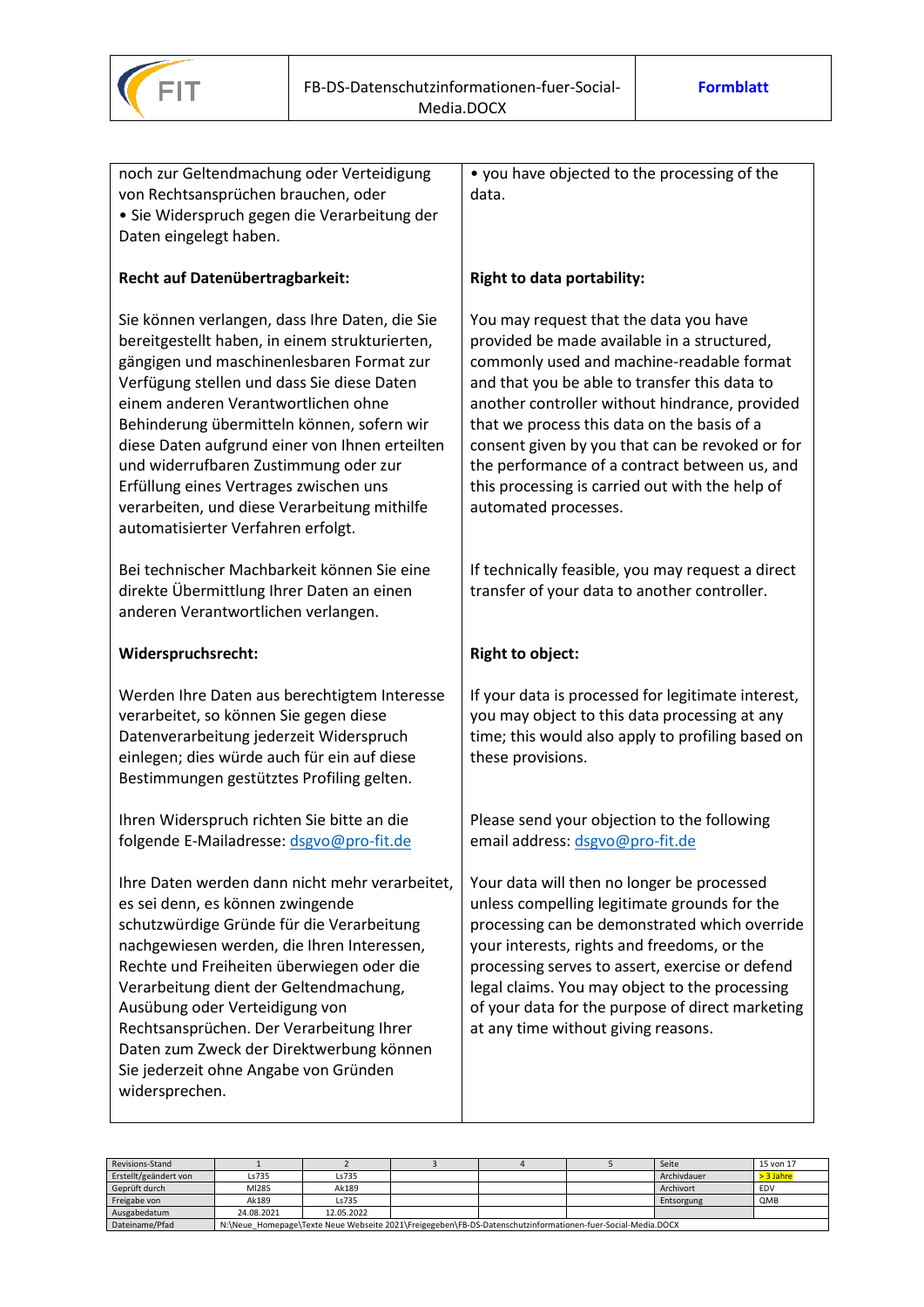

| <b>Beschwerderecht:</b>                                                                                                                                                                                                                                                                                                                                                                                                                                                                                                                                                                                                                      | <b>Right of complaint:</b>                                                                                                                                                                                                                                                                                                                                                                                                                                                                                                                                                  |  |  |  |  |
|----------------------------------------------------------------------------------------------------------------------------------------------------------------------------------------------------------------------------------------------------------------------------------------------------------------------------------------------------------------------------------------------------------------------------------------------------------------------------------------------------------------------------------------------------------------------------------------------------------------------------------------------|-----------------------------------------------------------------------------------------------------------------------------------------------------------------------------------------------------------------------------------------------------------------------------------------------------------------------------------------------------------------------------------------------------------------------------------------------------------------------------------------------------------------------------------------------------------------------------|--|--|--|--|
| Sind Sie der Meinung, dass bei der Verarbeitung<br>Ihrer Daten gegen deutsches oder europäisches<br>Datenschutzrecht verstoßen, so bitten wir Sie,<br>mit uns Kontakt aufzunehmen, um Fragen<br>aufklären zu können. Sie haben<br>selbstverständlich auch das Recht, sich an die<br>für Sie zuständige Aufsichtsbehörde, das<br>jeweilige Landesamt für Datenschutzaufsicht, zu<br>wenden. Sofern Sie eines der genannten Rechte<br>uns gegenüber geltend machen wollen, so<br>wenden Sie sich bitte an unseren<br>Datenschutzbeauftragten. Im Zweifel können<br>wir zusätzliche Informationen zur Bestätigung<br>Ihrer Identität anfordern. | If you are of the opinion that German or<br>European data protection law has been violated<br>in the processing of your data, please contact us<br>so that we can clarify any questions. Of course,<br>you also have the right to contact the<br>supervisory authority responsible for you, the<br>respective state office for data protection<br>supervision. If you wish to assert any of the<br>aforementioned rights against us, please<br>contact our data protection officer. In case of<br>doubt, we may request additional information<br>to confirm your identity. |  |  |  |  |
| Sollten Sie dabei Unterstützung benötigen oder<br>anderweitige Fragen haben, dann kontaktieren<br>Sie uns gerne per E-Mail unter dsgvo@pro-<br>fit.de.                                                                                                                                                                                                                                                                                                                                                                                                                                                                                       | If you need assistance with this or have any<br>other questions, please feel free to contact us<br>by email at dsgvo@pro-fit.de.                                                                                                                                                                                                                                                                                                                                                                                                                                            |  |  |  |  |
| Wenn Sie die hier beschriebenen<br>Datenverarbeitungen zukünftig nicht mehr<br>wünschen, dann heben Sie bitte durch Nutzung<br>der Funktionen "Diese Seite gefällt mir nicht<br>mehr" und/oder "Diese Seite nicht mehr<br>abonnieren", die Verbindung Ihres Benutzer-<br>Profils zu unseren Social Media Plattformen auf.                                                                                                                                                                                                                                                                                                                    | If you no longer wish to have the data<br>processing described here in the future, please<br>cancel the connection of your user profile to<br>our social media platforms by using the<br>functions "I no longer like this page" and/or "Do<br>not subscribe to this page".                                                                                                                                                                                                                                                                                                  |  |  |  |  |

| Revisions-Stand       |                                                                                                             |            |  |  |  | Seite       | 16 von 17 |
|-----------------------|-------------------------------------------------------------------------------------------------------------|------------|--|--|--|-------------|-----------|
| Erstellt/geändert von | Ls735                                                                                                       | Ls735      |  |  |  | Archivdauer | > 3 Jahre |
| Geprüft durch         | MI285                                                                                                       | Ak189      |  |  |  | Archivort   | EDV       |
| Freigabe von          | Ak189                                                                                                       | Ls735      |  |  |  | Entsorgung  | QMB       |
| Ausgabedatum          | 24.08.2021                                                                                                  | 12.05.2022 |  |  |  |             |           |
| Dateiname/Pfad        | N:\Neue Homepage\Texte Neue Webseite 2021\Freigegeben\FB-DS-Datenschutzinformationen-fuer-Social-Media.DOCX |            |  |  |  |             |           |